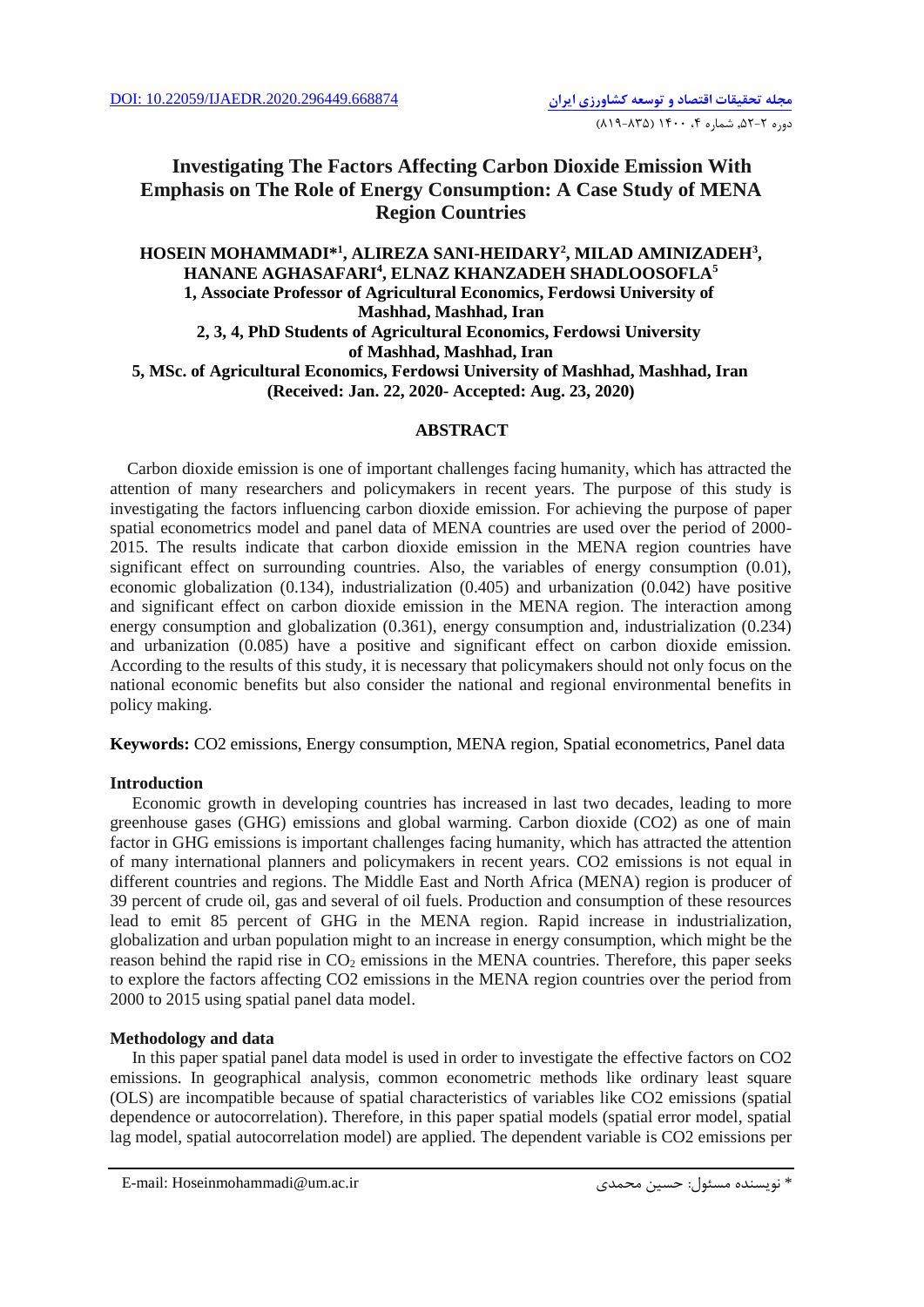capita and independent variables are GDP per capita, energy consumption, economic globalization, industrialization and urbanization.

The balanced panel dataset covering 17 MENA countries is used over the period 2000-2015. The selected countries are Algeria, Bahrain, Egypt, Iran, Iraq, Jordon, Kuwait, Lebanon, Libya, Morocco Oman, Qatar, Saudi Arabia, Syria, Tunisia, United Arab Emirates, and Yemen.

### **Results**

Before estimating the spatial panel regression models, the model variables are pre-tested for unit root tests. Based on a number of panel unit root tests, all variables do not have unit roots, i.e. are stationary.

According to the results of the spatial panel data, there is spatial dependence in the MENA region. This indicates that CO2 emissions in neighboring countries have an increasing effect on local CO2 emissions. The positive and significant coefficient of GDP per capita and significantly negative coefficient of GDP per capita square confirm the well-known environmental Kuznets curve (EKC) theory. This indicates that there is an inverted U-shaped relationship between CO2 emissions and economic growth in the MENA region. The results showed that the coefficient of energy consumption is positive and significant at 1 percent level, meaning that energy consumption plays an important role in CO2 emissions in the MENA region countries. Based on the results, the coefficient of economic globalization is positive and statistically significant at 1 percent level. The results illustrated that the coefficient of industrialization is positive and highly statistically significant at 1 percent level. This means that rapid increase in industrialization without improvement of production structure leads to increase CO2 emissions in the MENA countries. The results indicated that the coefficient of urbanization is positive and statistically significant at 1 percent level. This means that increase in the share of urbanization leads to change population lifestyle to energy-intensive goods and increase CO2 emissions.

### **Conclusion**

This paper aims to investigate the factors affecting  $CO<sub>2</sub>$  emissions in the MENA region countries using spatial panel data model over the period 2000–2015.

According to the empirical results, the main conclusions of the study are summarized as follows. First, a spatial spillover effect exists among countries in the MENA region. This implies that neighboring  $CO<sub>2</sub>$  emissions have an increasingly effect on  $CO<sub>2</sub>$  emissions in local country. Second, energy consumption and the interaction of this variable with other variables such as economic globalization, industrialization and urbanization have significantly positive effect on CO2 emissions in the MENA region.

Based on the results, optimizing the structure of production and organizing production activities and managing the consumption of energy in the industrial sector are important and efficient solutions to reduce CO2 emissions. Therefore, the improvement of technology is necessary to change the traditional structured industries to the advanced ones. In addition, it is necessary that policymakers should not only focus on the national economic benefits but also consider the national and regional environmental benefits in policymaking.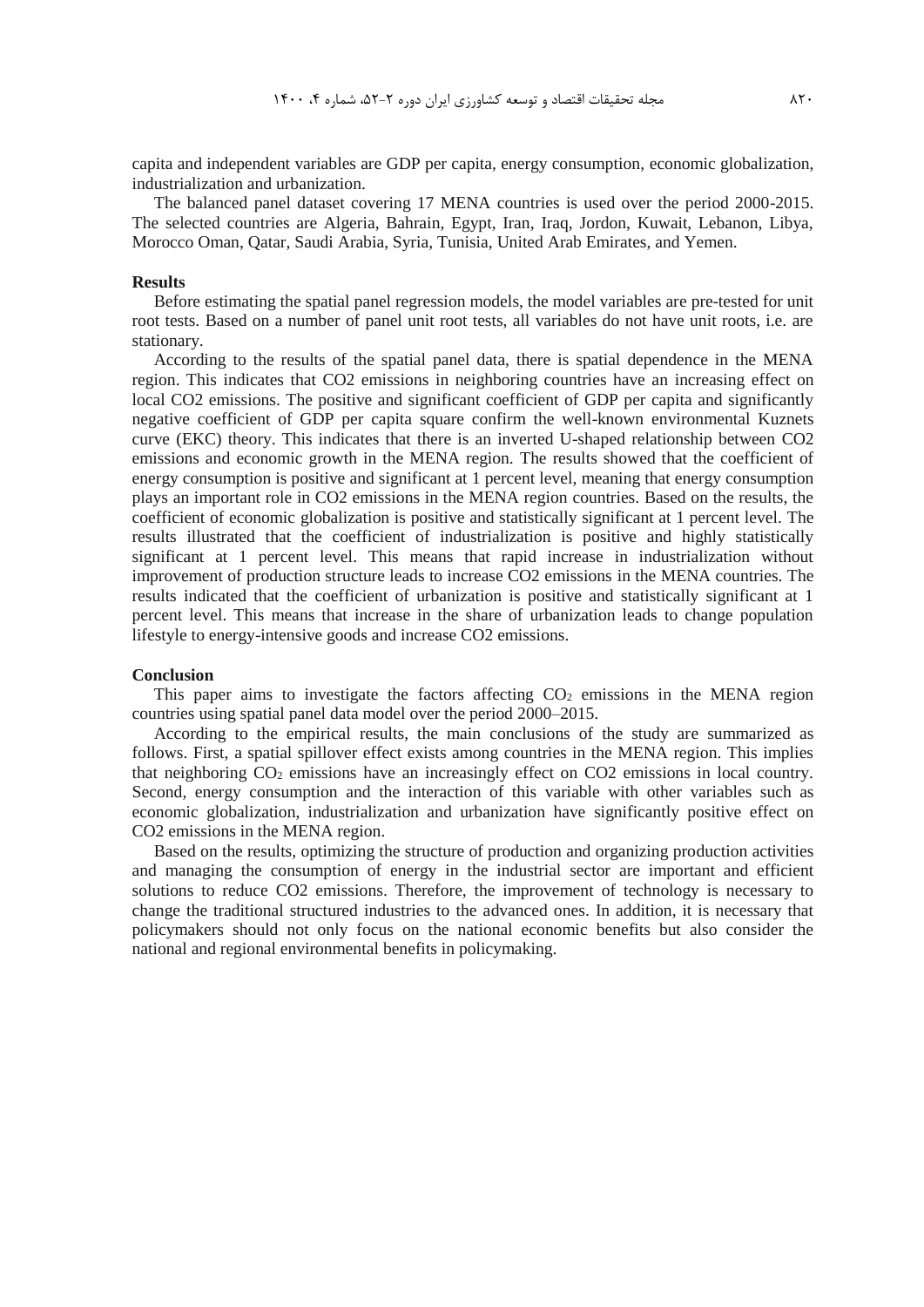# **بررسی مؤلفههای مؤثر بر انتشار دیاکسیدکربن با تأکید بر نقش مصرف انرژی: مطالعه موردی کشورهای منطقه منا**

حسین محمدی\*'، علیرضا ثانی حیدری<sup>۲</sup>، میلاد امینی زاده<sup>۳</sup>، حنانه آقاصفری<sup>۲</sup>، الناز خانزاده شادلوسفلی<sup>۵</sup> **،1 دانشیار گروه اقتصاد کشاورزی، دانشکده کشاورزی، دانشگاه فردوسی مشهد، مشهد، ایران ،2 ،3 ،4 دانشجویان دکتری گروه اقتصاد کشاورزی، دانشکده کشاورزی، دانشگاه فردوسی مشهد، مشهد، ایران ،5 کارشناس ارشد گروه اقتصاد کشاورزی، دانشکده کشاورزی، دانشگاه فردوسی مشهد، مشهد، ایران )تاریخ دریافت: -98/11/2 تاریخ تصویب: 99/6/2(**

## **چكیده**

**انتشار دیاکسیدکربن یکی از مهمترین چالشهای پیش روی انسانها است که توجه بسیاری از محققان و سیاستگذاران را در سالهای اخیر به خود معطوف داشته است. هدف پژوهش حاضر بررسی مولفههای اثرگذار بر انتشار دیاکسیدکربن با تاکید بر مصرف انرژی است. بهمنظور دستیابی به هدف پژوهش، از الگوی اقتصادسنجی فضایی و دادههای تابلویی مربوط به انتشار دیاکسیدکربن کشورهای منطقه منا در دوره زمانی 2000-2015 بهره برده شده است. نتایج گویای آن است که انتشار دی اکسید کربن در کشورهای منطقه منا اثری معنیدار بر کشورهای مجاور در این منطقه دارد. متغیرهای مصرف انرژی )0/010(، جهانی شدن اقتصادی )0/134(، صنعتی شدن )0/405( و شهرنشینی )0/042( اثری مثبت و معنیدار بر انتشار دی اکسیدکربن در منطقه منا دارد. افزونبراین، مصرف انرژی اثر تقابلی مثبت و معنیداری با متغیرهای جهانی شدن )0/361(، صنعتی شدن )0/234( و شهرنشینی )0/085( بر انتشار دیاکسیدکربن دارد. براساس نتایج، پیشنهاد میشود که با رتبهبندی ساختار تولید در صنایع مختلف داخلی، برنامهای جامع در جهت ارتقای ساختار تولید با فناوریهای مناسب در راستای کاهش مصرف انرژی در دستور کار قرار گیرد. از سوی دیگر، ضرورت دارد سیاستگذاران در انتخاب راهکارهای سیاستی، تنها به منافع اقتصادی ملی توجه نکرده و منافع محیطزیستی ملی و منطقهای را با توجه به تفاوتهای اقتصادی و صنعتی هر کشور در نظر گیرند.**

**واژههای کلیدی: دی اکسید کربن، مصرف انرژی، منطقه منا، رگرسیون فضایی، دادههای تابلویی**

### **مقدمه**

گرم شدن زمین و تغییرات آب و هوايی، تهديد جدی برای زندگی انسان و دستیابی به اهداف توسعه .)Mousavi, 2015; Bello et al., 2018( میباشد پايدار ذوب شدن يخچالهای طبیعی، باال آمدن سطح آب درياها و تغییرات شديد فصلی از پیامدهای اين پديدهها

است که توسعه جوامع انسانی را با مشکل روبرو میکند  $(Xang et al., 2018)$ 

عامل اصلی گرمايش جهانی و تغییرات نامطلوب در محیطزيست، گازهای گلخانهای است. اين گازها شامل دیاکسیدکربن، متان، اکسید نیتروژن و ترکیبات کلر و Esmaeili & Fathi, 2012; Kang et al., ( هستند بروم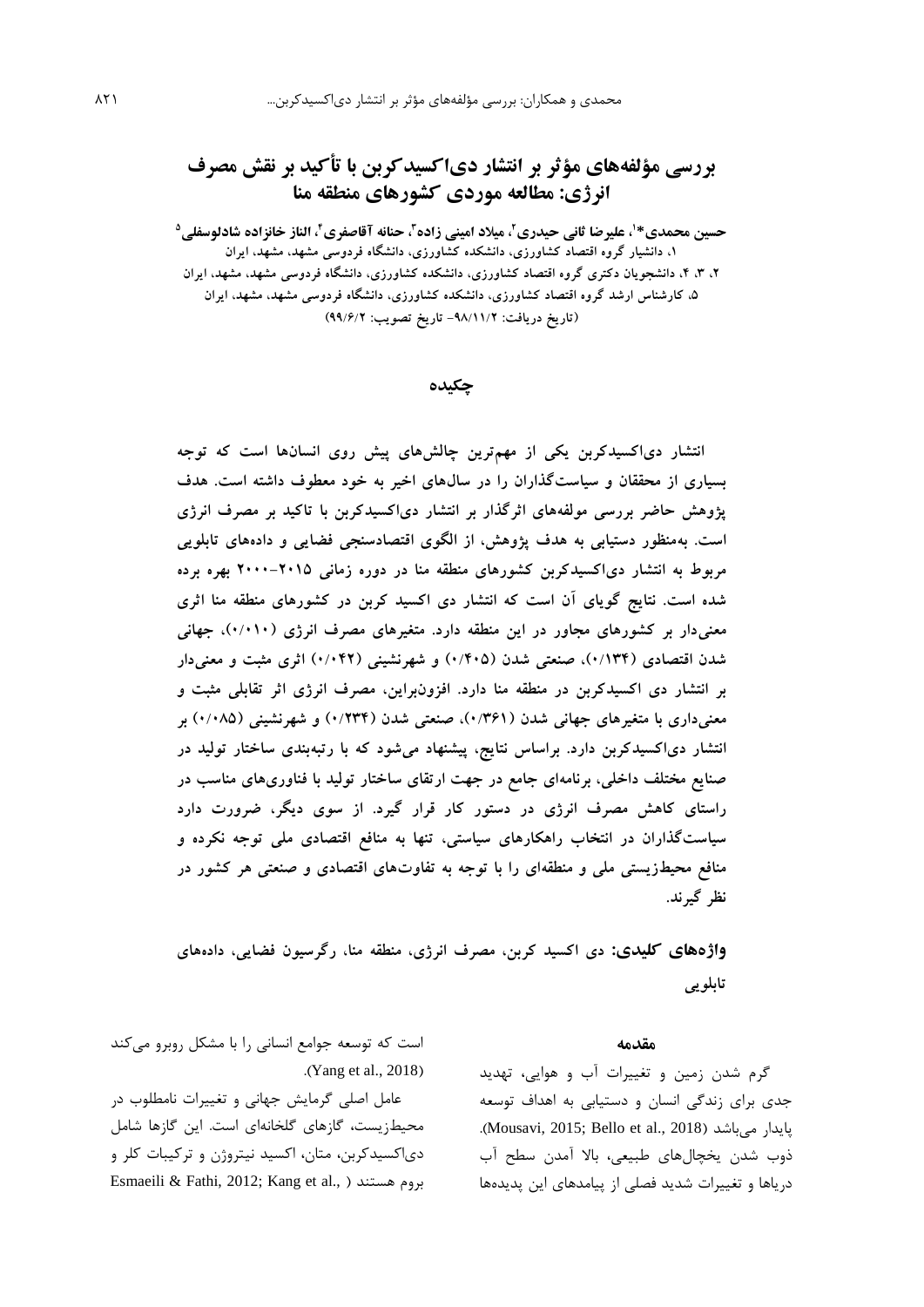2018 .,al et Liu; 2016). در اين میان، دیاکسیدکربن سهم بیشتری در گرمايش و آاليندگی جهانی دارد -به ؛(Kivyiro & Arminen, 2014; Al-Mulali et al., 2015( طوری که بیش از 70 درصد کل گازهای گلخانهای در جهان را تشکیل میدهد )2018 ,Hanif). انتشار دی- اکسیدکربن خود سبب تولید گازها و آاليندههای ديگری همچون دیاکسید گوگرد و دیاکسید نیتروژن میشود که سالمت انسان را به خطر میاندازد )2018 ,Perera). بررسی میزان انتشار دی اکسید کربن در جهان حاکی از روند فزاينده اين آالينده دارد، بهگونهای که سرانه جهانی تجمیع انتشار دی اکسید کربن از 4/03 متريک تن در سال 2000 به 4/98 متريک تن در سال 2014 افزايش يافته است )2019 ,Bank World). اين افزايش، حیات انسان را دچار مشکل میکند. بههمین دلیل، نیاز است که با برنامهريزی صحیح و بهکارگیری روشهای مناسب میزان انتشار دیاکسیدکربن کنترل و کاهش يابد هرگونه .(Kargar Dehbidi & Esmaeili, 2017( تصمیمگیری برای کنترل اين گاز گلخانه نیازمند شناسايی مؤلفههای اثرگذار بر آن میباشد. عوامل مختلفی بر انتشار دیاکسیدکربن در جهان اثرگذارند. در برخی مطالعات مرتبط، عواملی همچون فساد ( Zhang et ،)Lin & Benjamin, 2019( اقتصادی رشد ،(al., 2016 ساختار صنعت )2018 .,al et Yu)، ورود گردشگران Waheed et ) کشاورزی ( Balogh & Jambor, 2017) 1018)، تولید ناخالص داخلی سرانه ( .,al et al et al 2018)، شهرنشینی (Wang et al., 2018)، درجه باز بودن تجارت )2019 .,al et Khan)، توسعه مالی Iwata ) (Charfeddine & Kahia, 2019)، انرژی هستهای Magazzino & Cerulli, ( شهری جمعیت ،(et al., 2012 <sup>2019</sup>(، تحقیق و توسعه )2019 ,Xu & Yu)، سرمايه- گذاری مستقیم خارجی )2019 ,Pazienza)، تجارت Uzar & ) نابرابری درآمدی ( در Uzar & ) Zhou & ) و سطح صنعتی شدن ( & Zhou ) و سطح صنعتی شدن 2018 ,Wang )بر انتشار دیاکسیدکربن اثر مثبت و معنیدار داشتهاند و در مطالعات ديگر، عواملی نظیر جهانی شدن )2018 ,Lv & You)، کشاورزی ) & Jebli Haghighat et ) و توسعه گردشگری ( Haghighat et

2017 .,al )اثر منفی و معنیدار بر انتشار دیاکسیدکربن دارند.

اما در مطالعات و گزارشهای مختلف، عامل اصلی تولید دیاکسیدکربن، مصرف سوختهای فسیلی بیان Alam et al., 2016; Sasana & Ghozali, 2017; ( است شده 2018 ,Widodo & Bimanatya). ورود کربن اضافی ناشی از احتراق اين سوختها، توانايی طبیعت را در جذب کربن از طريق چرخه کربن مختل میکند ( .,Kim et al 2019(. با وجود توسعه ساير انرژیها، هنوز سوختهای فسیلی، انرژی غالب در دنیا است. در سال ،2000 سهم مصرف سوختهای فسیلی از کل مصرف انرژی 79/78 درصد بوده است که اين میزان به 79/67 در سال 2015 رسیده است )2019 ,Bank World). بنابراين، در دهه اخیر الگوی مصرف اين نوع انرژی تغییر قابل توجهی نداشته است.

انتشار دیاکسیدکربن و مصرف سوختهای فسیلی در مناطق و کشورهای مختلف، يکسان نیست. منطقه منا که شامل کشورهای خاورمیانه و شمال آفريقا می- باشد، حدود 39 درصد نفت خام، گاز و انواع سوختهای نفتی جهان را تولید میکند. تولید و مصرف اين منابع، سبب انتشار 85 درصد کل گازهای گلخانهای در اين Charfeddine & Mrabet, 2017; Kahia et ) منطقه می شود 2017 .,al). هر چند که در سالهای اخیر روند کلی انتشار دی اکسید کربن و مصرف انرژی نزولی بوده، اما میزان مصرف انرژی و انتشار دیاکسیدکربن در منطقه قابل توجه بوده است. در سال ۲۰۱۳، میزان انتشار دی-اکسیدکربن معادل 6 درصد کل انتشار جهانی دی- اکسیدکربن از مصرف سوختهای فسیلی بهدست آمده است )2013 ,Farhani).

سهم باالی دیاکسیدکربن از کل گازهای گلخانهای منطقه منا که نه تنها ناشی از مصرف انرژی است؛ بلکه متأثر از تولید سوختهای فسیلی نیز میباشد، مبین ضرورت مطالعه انتشار دی اکسید کربن در اين منطقه بهطور ويژه است. با توجه به اينکه دیاکسیدکربن دارای قابلیت تحرک و سیار بودن از يک منطقه يا کشور به منطقه و کشور ديگر است (Hanif, 2018) و در مطالعاتی نظیر مطالعه (2014) Zhao et al. نیز ادعا شده است که وابستگی فضايی بین عوامل مرتبط با انرژی و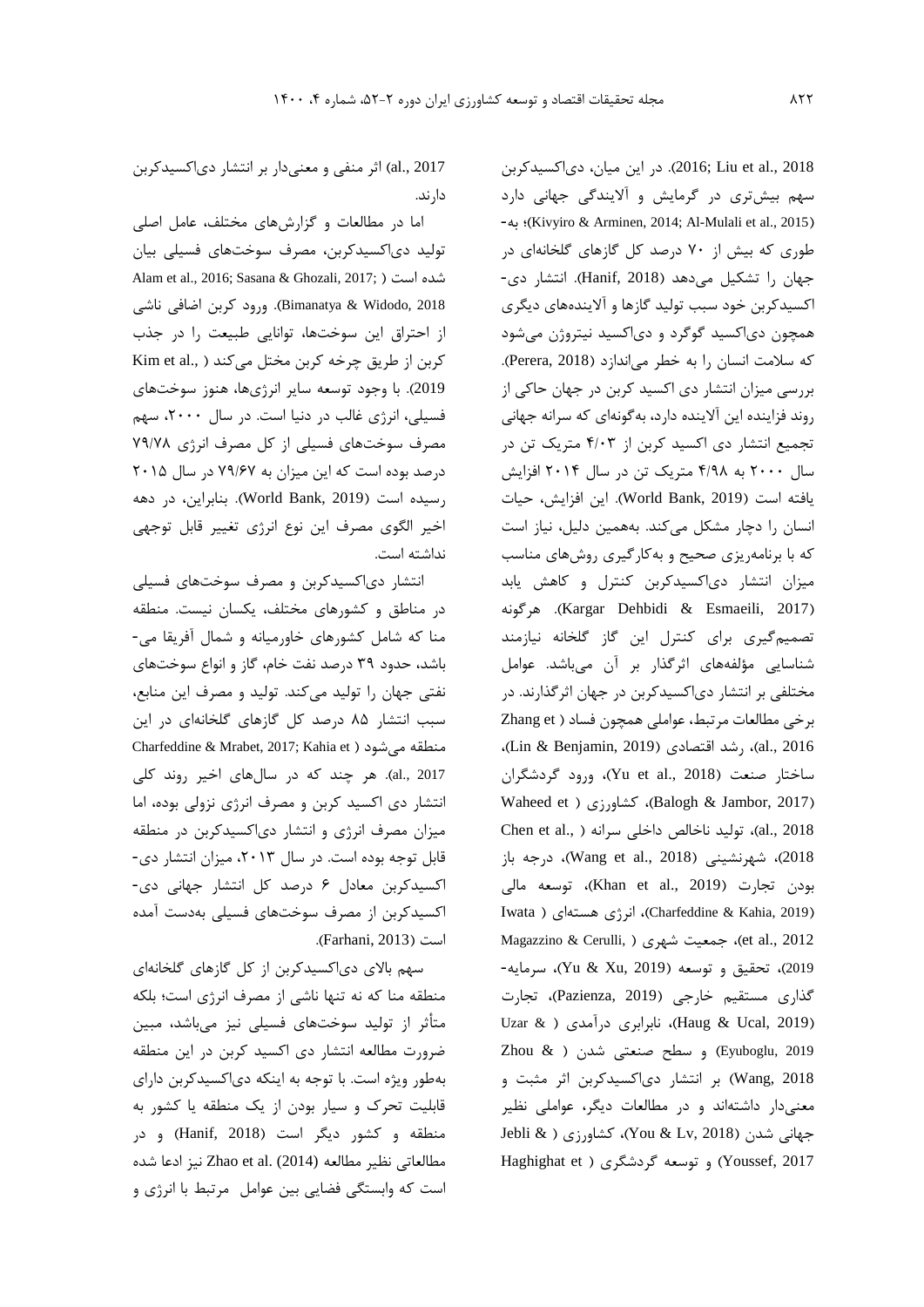انتشار دی اکسید کربن و ساير عوامل مؤثر بر آن وجود دارد، اين ويژگی بايد در مطالعات مورد توجه قرار گیرد. از اينرو، مطالعه حاضر با درک اهمیت کنترل انتشار دی اکسید کربن در منطقه منا و وجود وابستگی فضايی میان انتشار اين گاز و عوامل محرک آن، به بررسی و شناسايی مؤلفههای تأثیرگذار بر انتشار دی اکسید کربن در منطقه منا با بهرهگیری از الگوی اقتصادسنجی فضايی در دوره زمانی 2000-2015 میپردازد.

مطالعات متعددی به بررسی عوامل مؤثر بر انتشار دی اکسید کربن پرداختهاند که از جمله آنها میتوان به مطالعه (2017) .al et Haghighat اشاره کرد که با ارزيابی مؤلفههای اثرگذار بر انتشار گاز دی اکسید کربن درکشورهای منتخب اسالمی و بهرهگیری از رگرسیون انتقال ماليم پانلی طی سالهای 1995-2013 بیان کرد که با افزايش تولید ناخالص داخلی میزان انتشار دی اکسید کربن افزايش میيابد و اين کشورها قسمت نزولی منحنی کوزنتس را تجربه نمیکنند. همچنین، برای اين زيست میشود. (Chen et al. (2018) با تحليل مؤلفههای مؤثر بر انتشار دی اکسید کربن در کشورهای OECD در دوره 2001-2015 و روش لگاريتم میانگین ديويژيا نشان دادند که شدت انرژی و تولید ناخالص داخلی سرانه عوامل اصلی مؤثر بر انتشار دیاکسیدکربن هستند. هرچند شدت انرژی، ساختار مصرف انرژی، توزيع جمعیت و اندازه جمعیت نیز بر انتشار دیاکسید- کربن مؤثر ارزيابی شدند. (2018) Yu et al. (20 عوامل مؤثر بر انتشار دی اکسید کربن و به طور خاص اثر پیری جمعیت و ساختار صنعتی و پیشبینی روند STIRPAT <sup>1</sup> انتشار در چین با بهرهگیری از مدل دريافتند که پیری جمعیت و ساختار صنعتی و رفاه سرانه اثر مثبت بر رشد انتشار دی اکسید کربن دارند. در حالی که شدت انرژی اثر منفی بر انتشار دی اکسید کربن دارد. (2018) .al et Naves-Balado با تحلیل عوامل مؤثر بر انتشار سرانهی دی اکسید کربن و تخمین منحنی کوزنتس زيستمحیطی در 173 کشور با روش دادههای تابلويی در دوره 1990-2014 و در نظر گرفتن

کشورها توسعه گردشگری منجر به بهبود کیفیت محیط

-

ارتباطات فضايی نشان دادند که مصرف انرژی تجديدپذير، سهم بخش خدمات در تولید ناخالص داخلی، میزان انرژی و درآمد واقعی سرانه تعیینکننده انتشار سرانهی دی اکسید کربن در کشورهای مورد بررسی میباشد. بر اساس نتايج مطالعه، يک رابطه U معکوس بین درآمد سرانه همسايگی و انتشار سرانهی ملی دی اکسید کربن در اروپا، آسیا و جهان وجود دارد. (2019) Ucal & Haug با بررسی اثرگذاری تجارت و سرمايهگذاری مستقیم خارجی بر انتشار دی اکسید کربن با استفاده از مدل خود توضیح با وقفههای توزيعی در ترکیه دريافتند در بلندمدت کاهش صادرات اثر کاهنده معنیدار بر انتشار دی اکسید کربن دارد. در حالی که، در کوتاه مدت افزايش واردات اثر فزاينده معنیدار بر انتشار دی اکسید کربن دارد.

(2019) Benjamin & Lin با تحلیل عوامل اثرگذار بر رشد انتشار دی اکسید کربن در شانگهای با رگرسیون کوانتايل نشان دادند که توسعه اقتصادی، ساختار انرژی، کارايی انرژی، ساختار صنعت و شهرنشینی بر انتشار دی اکسید کربن اثرگذار است که در اين میان شهرنشینی بیشترين تأثیر را داراست. (2019) Eyuboglu & Uzar با ارزيابی اثرگذاری نابرابری درآمد بر انتشار دی اکسید کربن در ترکیه در دوره 2014-1984 و بهرهگیری از مدل خود توضیح با وقفههای توزيعی به اين نتیجه رسیدند که نابرابری درآمد بر انتشار دیاکسیدکربن اثر مثبت دارد. & Yu (2019) Xu در بررسی عوامل اثرگذار بر انتشار دی اکسید کربن بر سرمايهگذاری مستقیم خارجی و تحقیق و توسعه در چین در بازه زمانی 2000-2017 با استفاده از تخمینزن تصحیح خطای استاندارد پانلی نشان دادند که سرمايهگذاری مستقیم خارجی اثر مثبتی بر کاهش انتشار دیاکسیدکربن صنعتی در سطح ملی دارد. در حالی که تحقیق و توسعه نقش منفی در کاهش انتشار دیاکسیدکربن صنعتی در سطح ملی و منطقهای دارد.

 بررسی به Mirshojaeian Hosseini et al. (2012) خودهمبستگی فضايی بین انتشار دی اکسید کربن و حمکرانی خوب در منطقه منا در بازه زمانی -2007 1990 پرداختند. نتايج اين تحقیق نشان میدهند که افزايش و تعمیق حکمرانی خوب در کشورهای منطقة

<sup>1.</sup> Stochastic Impact by Regression on Population, Affluence and Technology Model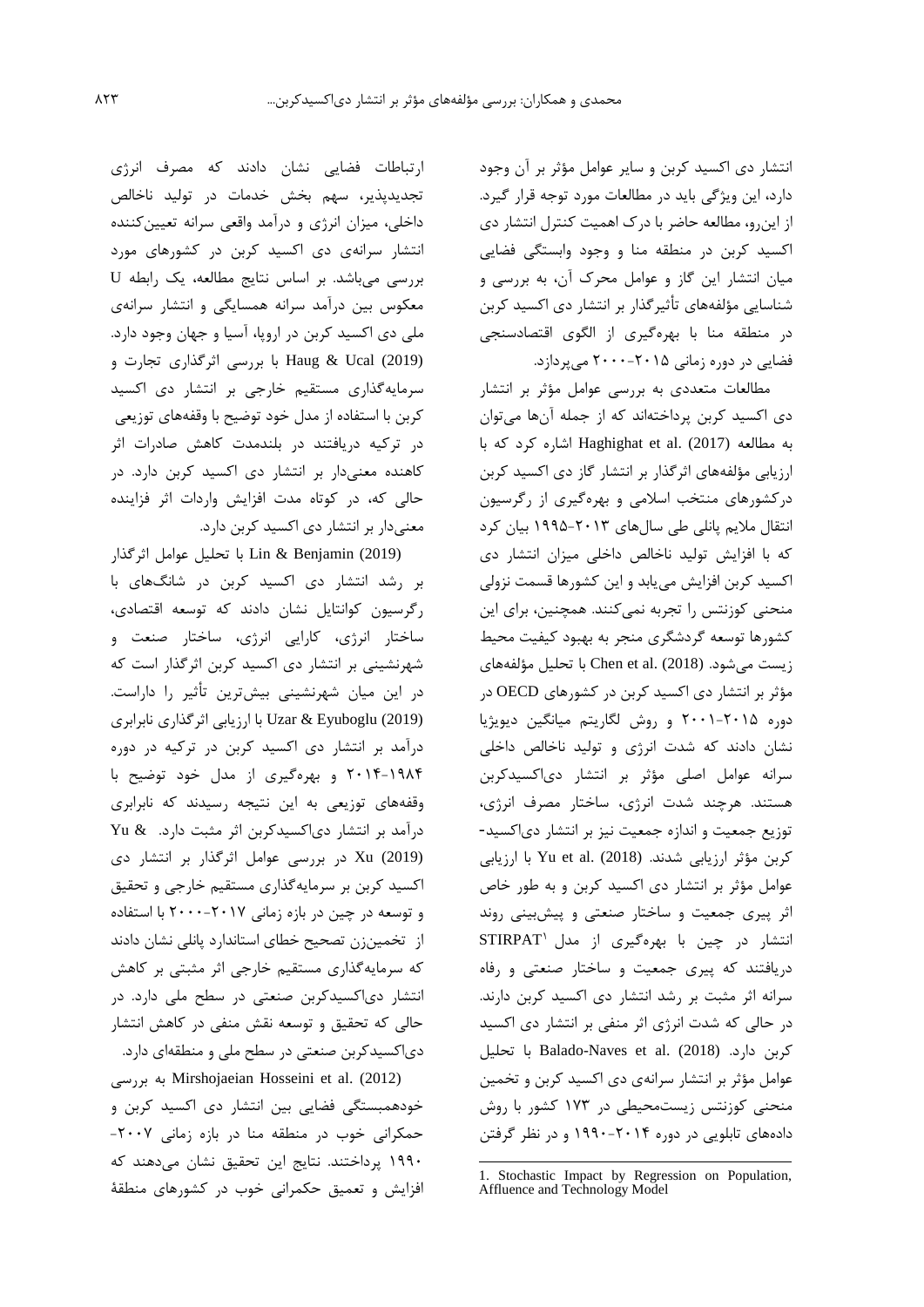بررسی قرار دادند. نتايج آنها نشان داد که درآمد سرانه دارای تأثیر مثبت و معنیدار بر میزان آلودگی است و افزايشهای بیشتر درآمد سرانه باعث کاهش آلودگی زيستمحیطی میشود. آزادسازی تجاری نیز تأثیر منفی بی معنی بر آلودگی زيستمحیطی دارد.

با توجه به اثرات مجاورت در بحث آلودگی، در مطالعه حاضر از مدلهای اقتصادسنجی فضايی، برای بررسی متغیرهای موثر بر آلودگی در کشورهای منطقه منا استفاده شده است. از آنجا که مصرف انرژی يا سوختهای فسیلی عامل اصلی انتشار دیاکسیدکربن میباشد، در مطالعه حاضر تالش شده است که میزان اهمیت و نقش مصرف انرژی بهطور برجسته و به صورت اثرمتقابل با ديگر مولفههای اصلی مورد بررسی قرار گیرد.

## **مواد و روشها**

بر اساس نظريه (1970) Tobler، هیچ يک از کشورها و مناطق از هم جدا نیستند و بر هم اثر میگذارند. به طوری که هرچه کشورها و مناطق نسبت به هم نزديکتر باشند، اين اثرگذاری بیشتر خواهد شد. بنابراين، در نظر گرفتن ابعاد فضايی در تحلیلهای اقتصادی، منجر به نتايج نااريب و کاراتری خواهد شد. يکی از موضوعاتی که اقتصاددانان در سالهای اخیر بر ارتباط مکانی آن و اثرات سرريز بر مکانهای مجاور تأکید داشتهاند، مباحث مرتبط با محیطزيست و انتشار دی اکسید کربن است. بر همین اساس، مطالعات مختلفی در سطوح مختلف کشوری، منطقهای و استانی در زمینه مؤلفههای اثرگذار بر انتشار کربن صورت گرفته است که جهت دستیابی به نتايج کاراتر از الگوسازی فضايی بهره بردهاند. برای مثال میتوان به Zhang et al. Yang et al. Mamipour et al. (2019)  $(2017)$ .نمود اشاره Liu et al. (2019) ،(2019)

اقتصادسنجی فضايی بهطور عمده برای حل دو مشکل در الگوهای دادههای تابلويی استفاده میشود: اثرات متقابل فضايی (خودهمبستگی فضايی) و ساختار فضايی (ناهمسانی فضايی). چنین روشهايی قابلیت اضافه کردن عوامل مؤثر بر اثرات متقابل فضايی را به يک الگوی دادههای تابلويی سنتی، ايجاد میکنند. به منا نه تنها به کاهش گاز دیاکسیدکربن میانجامد، بلکه با تأثیرگذاری مثبت بر کیفیت نهادی کشورهای همسايه، موجبات کاهش آاليندههای زيست محیطی و افزايش کیفیت زيست محیطی آنها را نیز فراهم میآورد. (2015) .al et Shahbazi به بررسی عوامل موثر بر انتشار دی اکسید کربن سرانه در بین 11 کشور حوزهی دريای خزر تحت اثرات سرريز فضايی آلودگی و تکنولوژی در بازه زمانی 1992-2010 پرداخته و برای ارزيابی اين اثرات از الگوی دوربین فضايی در دادههای تابلويی استفاده کردند. نتايج اين الگو نشان داد درجه شهرنشینی و شدت انرژی در انتشار کربن دی اکسید تاثیر مثبت و شايان توجهی داشته است. همچنین، نتايج نشان داد که بخشی از آلودگی کشورهای حوزه دريايی خزر ناشی از اثر مکانی يا مجاورت است. بهعبارتی، با افزايش آلودگی در هريک از کشورهای مجاور، انتشار دی اکسید کربن در آن کشور افزايش می يابد. )2016( Shayanmehr & Kohansal به منظور ارزيابی آثار متقابل میان مصرف انرژی، رشد اقتصادی و آلودگی محیطزيست در 9 کشور منتخب در حال توسعه، از الگوی معادالت همزمان فضايی مبتنی بر دادههای تابلويی در بازه زمانی 2000-2011 استفاده کردند. نتايج بررسی آنها نشان داد که مصرف انرژی، رشد اقتصادی و آلودگی محیطزيست هر کشور تحت تاثیر مصرف انرژی، رشد اقتصادی و آلودگی محیط زيست کشورهای مجاور قرار دارد. همچنین، نتايج نشان داد که يک رابطه علت و معلولی دو طرفهای بین رشد اقتصادی و آلودگی محیط زيست و همچنین، میان آلودگی محیطزيست و مصرف انرژی وجود دارد. Tamizi (2019)( به بررسی عوامل اقتصادی و محیطی تعیین کننده میزان انتشار دی اکسید کربن در کشورهای منطقه منا پرداخته است. نتايج اين مطالعه نشان داد متغیرهای تولید ناخالص داخلی، جمعیت، ساختار مصرف انرژی و شدت انرژی اثرگذاری مثبت و متغیر درجه باز بودن تجاری اثر منفی و شايان توجهی بر انتشار دی اکسید کربن منطقه دارد. & Mohammadi (2013) Tirgariتاثیر گسترش تجارت و رشد اقتصادی بر کیفیت زيستمحیطی را برای 11 کشور منطقه خاورمیانه طی سال های 1980 تا 2010 میالدی مورد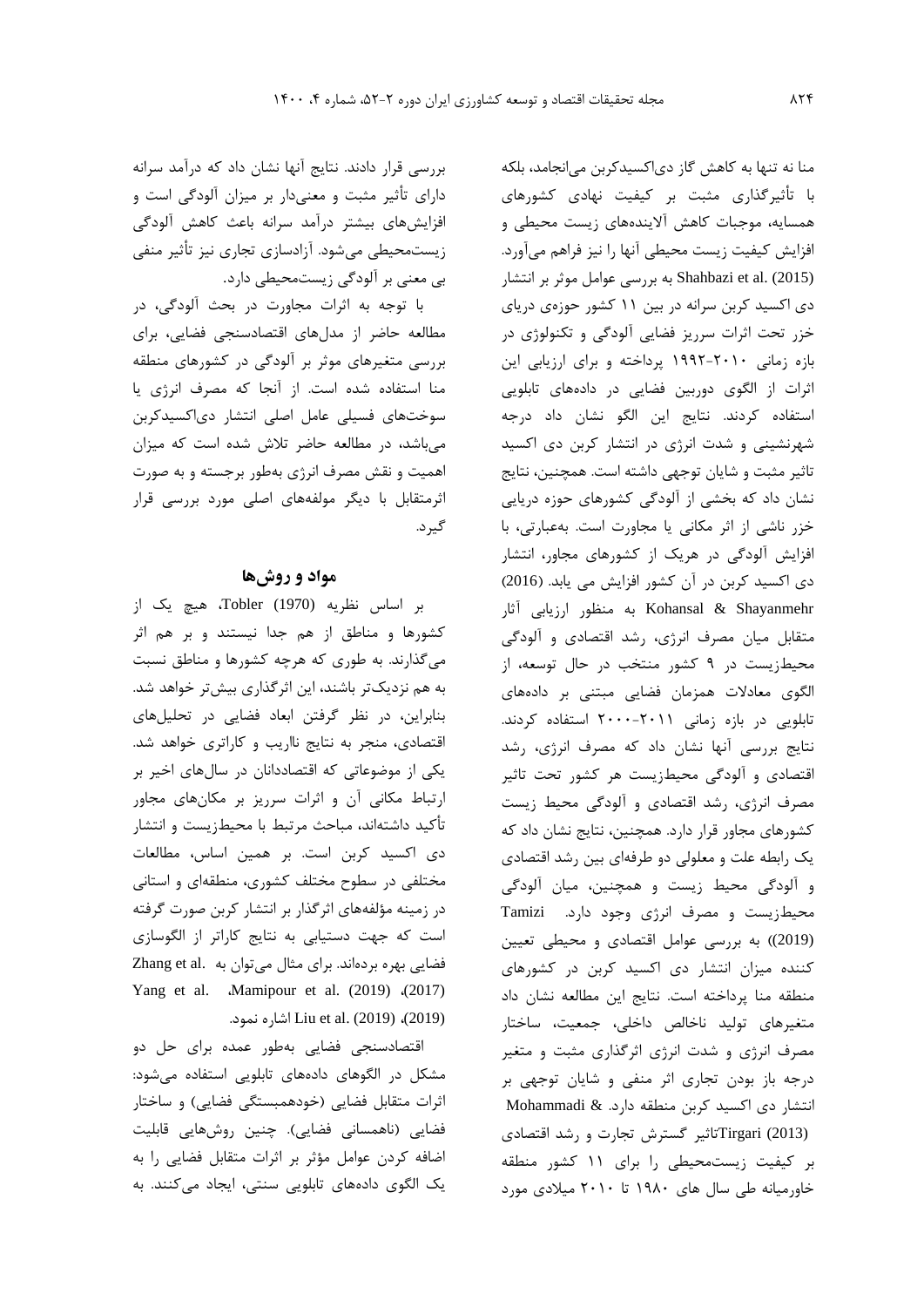,

اين صورت که رگرسیون سنتی را با تنظیم يک ماتريس وزنی فضايی که منعکسکننده تفاوتهای فضای در میان مناطق مختلف است، تعديل میدهد. به طور معمول الگوهای فضايی به دو الگوی وقفه فضايی (SLM) يا خودتوضيح فضايی`(SAR) و الگوی خطای فضایی SEM) تقسیم میشوند که متناسب با نوع اثر فضايی آشکار شده در الگو، مورد استفاده میشود )1988 ,Anselin). الگوی SAR فرض میکند که تمام متغیرهای اقتصادی در يک منطقه مشخص میتواند از طريق مکانیزم انتقال يا وقفه فضايی، تحت تاثیر ساير مناطق قرار گیرد در حالی که الگوی SEM به طور عمده

-1. Spatial Lag Model (SLM) or Spatial Autoregressive Model (SAR) 2. Spatial Error Model (SEM)

$$
s^{2} = \frac{\sum_{i=1}^{n} (x_{i} - \overline{x})^{2}}{n}
$$
 (1)

در رابطه ۰٫ x و xi مقادير x در مورد مناطق مختلف و 2 s واريانس نمونه است. wij موقعیت مجاورت i و j نسبت به يکديگر را نشان میدهد؛ بهعبارت ديگر، نوع ارتباط فضايی بین آنها است که تحت عنوان ماتريس فضايی نام برده میشود. آماره I موران در بازه -1 تا +1 است. ارزشهای مثبت آن بیانگر خوشه شدن يا جمع شدن فضايی و ارزشهای منفی آن بیانگر پراکندگی فضايی در کشورهای نمونه است ( Anselin & Florax, 1995(. اگر آزمون موران خود همبستگی فضايی را تايید کند بايد تصريح فضايی وارد الگوی دادههای ترکیبی سنتی شود )2019 .,al et Mamipour). در اين پژوهش از سه الگوی فضايی استفاده شده که در ادامه، در مورد انتخاب الگوی بهتر و الگوسازی هريک از آنها پرداخته مے شود.

برای انتخاب الگوی فضايی از رويکرد پیشنهادی (2010) Elhorst استفاده شده است. ايدهی اصلی اين رويکرد به اين صورت است که يک الگوی کامل برآورد میشود و سپس، با اعمال فرضیههای مختلف به

بر تأثیرات ناشی از شوکهای تصادفی و ارتباط درجه همبستگی بین منطقهای در جمالت خطا متمرکز است .(Zhang et al., 2017)

پیش از الگوسازی فضايی، بررسی وجود همبستگی فضايی در الگوسازی اهمیت دارد و بیانگر ورود تصريح همبستگی فضايی در الگو میباشد. در تحلیل فضايی آزمونهايی برای تشخیص همبستگی فضايی انجام میگیرد و بیان میکنند که آيا يک متغیر در نواحی مجاور بر متغیر مشابه در ناحیه مشخص اثرگذارند يا خیر؟ وجود همبستگی مثبت به اين معنی است که افزايش متغیر در نواحی مجاور به افزايش متغیر در منطقه معین منجر می شود (Mamipour et al., 2019). بهطور کلی، در مطالعات، از آماره I-موران برای تشخیص خودهمبستگی فضايی استفاده میشود و معادله آن به صورت رابطه )1( است:

خودهمبستکی فخایمیستکی استفاده میشود و معادله ان به  
\n
$$
I = \frac{\sum_{i=1}^{n} \sum_{j=1}^{n} w_{ij} c_{ij}}{s^{2} \sum_{i=1}^{n} \sum_{j=1}^{n} w_{ij}} = \frac{\sum_{i=1}^{n} \sum_{j=1}^{n} w_{ij} (x_{i} - \overline{x})(x_{j} - \overline{x})}{s^{2} \sum_{i=1}^{n} \sum_{j=1}^{n} w_{ij}} , s^{2} = \frac{\sum_{i=1}^{n} (x_{i} - \overline{x})(x_{j} - \overline{x})}{n}
$$

الگوهای کوچکتر ساده میشود. براين اساس يک الگوی مفهومی در شکل )1( ترسیم شده است. در اين الگوی مفهومی ابتدا يک الگوی دادههای ترکیبی خودهمبستگی فضایی ؓ (SACPDM) در نظر گرفته شده و در ادامه با آزمون کردن فرضیههای مختلف الگوی SACPDM به الگوهای ديگر تجزيه میشود. اين الگو تحت عنوانهای ديگری چون الگوی کلیجیان- پروچا و الگوی خودتوضیح فضايی سردرگم ٔ بهوسیله (2010) Prucha & Kelejian برای الگوهای ناهمسان معرفی شده است. الگوی SACPDM به صورت رابطه )2( تعريف میشود:

3. Spatial Autocorrelation Panel Data Model (SACPDM)

4. Spatial Autoregressive Confused

 $\overline{a}$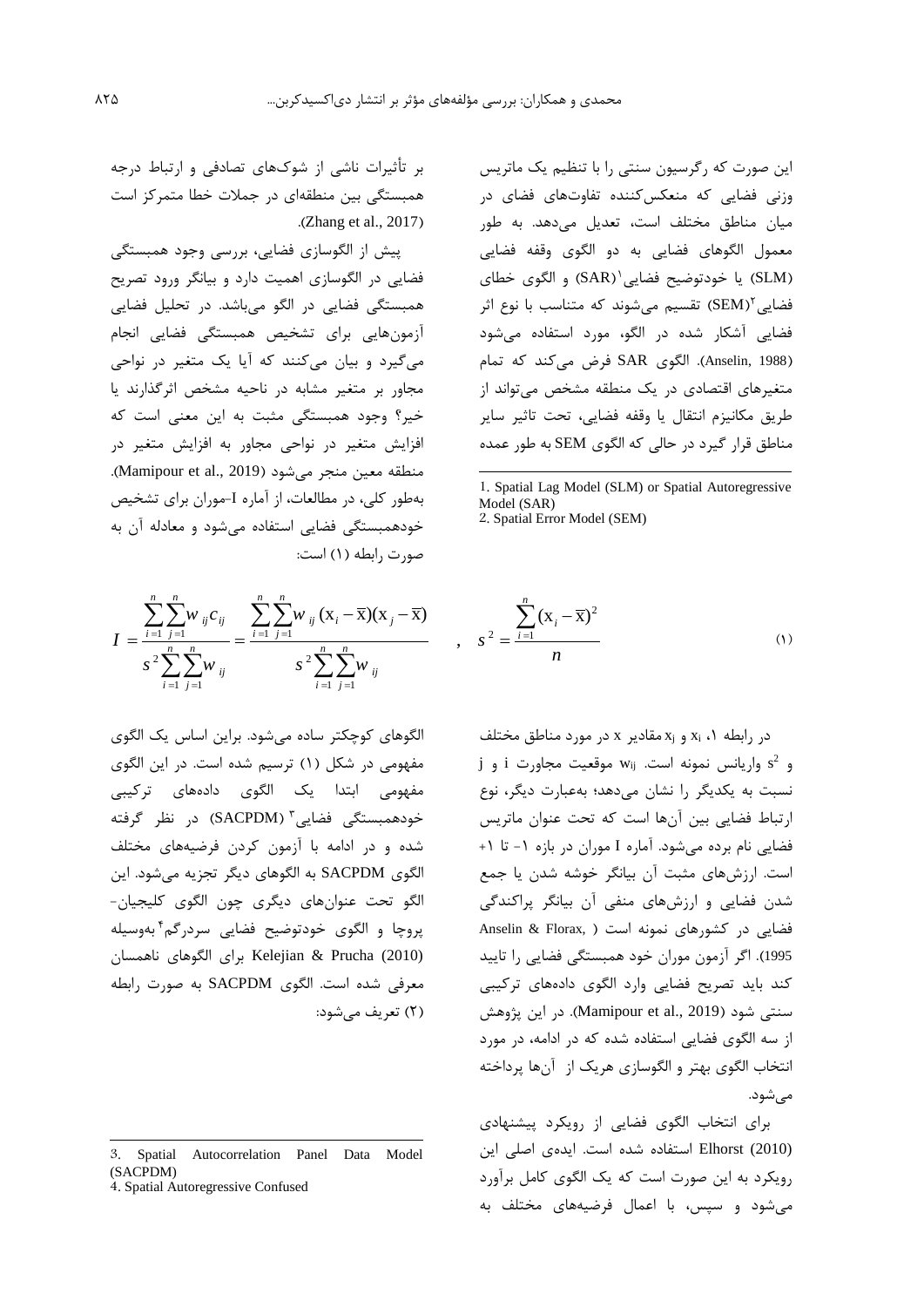$(1)$ 

که در آن )3(، *it* بیانگر جمله خطا است و فرض *u* میشود که مستقل و يکسان با میانگین صفر و واريانس  $\sigma^2$  توزيع شده است. دومين فرضيه مربوط به الگوی دادههای ترکیبی خطای فضایی ٔ (SEPDM)  $\frac{2}{2}$  :  $\rho$   $=$   $0$   $\Rightarrow$   $\rho$ است و نشان میدهد که الگوی  ${H}_0^{\,2}$  :  $\rho\!=\!0$ SACPDM را میتوان به الگوی SEPDM ساده کرد. بنابراين، الگوی SEPDM بهصورت زير تعريف میشود:  $($ 

$$
(f)
$$
  

$$
y_{ii} = \alpha + \sum_{j=1}^{n} \sum_{k=1}^{K} x_{ik} \beta_{k} + \mu_{i} + \gamma_{t} + \mu_{it}
$$
  

$$
u_{it} = \lambda \sum_{j=1}^{n} m_{ij} u_{it} + \varepsilon_{it} , \quad i = 1,...,n \quad t = 1,...,T
$$

تعريف تمام پارامترها در رابطه )4( مشابه با رابطه )2( است.

در نهايت، اگر هر دو فرضیه فوق رد شود يعنی اينکه باشند، الگوی کامل اولیه درست  $\lambda \neq 0, \rho \neq 0$ انتخاب شده است. اما برای آزمون فرضیههای مختلف میتوان از آزمونهای والد 3 و نسبت راستنمايی<sup>4</sup> استفاده کرد و یا با استفاده از ازمونهای ضریب لاگرانژ<sup>ه</sup>یعنی LMlag و LMerror و آزمونهای مستحکم آن يعنی LMlag-Robust و LMerror-Robust به بررسی اينکه، آيا يک الگوی وقفه يا خطای فضايی يا هر دو اثر با هم، بهتر است يا يک الگوی بدون اثرات متقابل فضايی، پرداخته شود )2014 ,Elhorst).

(7)  
\n
$$
y_{it} = \alpha + \rho \sum_{j=1}^{n} w_{ij} y_{jt} + \sum_{k=1}^{K} x_{ik} \beta_k + \mu_i + \gamma_t + u_{it}
$$
\n
$$
u_{it} = \lambda \sum_{j=1}^{n} m_{ij} u_{it} + \varepsilon_{it} \qquad, \quad i = 1, ..., n \qquad t = 1, ..., T
$$

در رابطه ۲، yit متغیر وابسته و بیانگر انتشار سرانه  $\sum^n_{ij}$ سید کربن کشور i در زمان t است.  ${y}_{ji}$   $\int_{0}^{n}$ 1  $\sum w_{ij} y_{jt}$ *j*  $\equiv$ نشاندهنده اثرات متقابل درونزا متغیر وابسته yit و متغیر وابسته yjt در کشورهای همسايه، بیانگر میانگین وزنی انتشار سرانه دیاکسید کربن کشورهای همسايه ست. پارامترهای  $\rho$  و  $\lambda$  هر دو ضریب خودهمبستگی فضايی هستند که به ترتیب قدرت همبستگی فضايی بین يک کشور با ساير کشورهای مجاور و اثرات جزء خطای کشورهای مجاور را بر روی جزء خطای کشور  $\rho$  محلی را اندازهگیری میکنند. تفاوت بین پارامترهای بستگی به نحوه تأثیر وابستگی فضايی در معادله و  $\alpha$  رگرسیون میباشد.  $\rm X_{it}$  بیانگر بردار متغیرهای است. بیانگر جمله ثابت و  $\,\,\beta\,$  بردار پارامترهای ناشناخته است که بايد برآورد شود. *i* و *t* به ترتیب بیانگر اثرات  $u_{it}$  ثابت مقاطع (کشورها) و اثرات ثابت زمان است. بیانگر جمالت خطای خودهمبسته فضايی است. *it* جمله خطا و فرض میشود که مستقل و یکسان با میانگین صفر و واریانس  $\sigma^2$  توزیع شده است. در نهايت، wij و mij عناصر ماتريس وزنی فضايی را نشان .(Mamipour et al., 2019).

اولین فرضیه مربوط به الگوی دادههای ترکیبی وقفه  $\frac{1}{0}$  : فضايى'(SLPDM) است به صورت  $\lambda=0$ است  ${H}_0^1$ :  $\lambda = 0$ و نشان میدهد که الگوی SACPDM را میتوان به الگوی SLPDM ساده کرد. بنابراين، الگوی SLPDM به Liu et al., 2017; ) تعريف می شود ( $\lambda$  تعريف می :)Mamipour et al., 2019

 $\overline{a}$ 

 $\overline{a}$ 

 $(1)$ 

<sup>2</sup>. Spatial Error Panel Data Model (SEPDM)

<sup>3</sup>. Wald

<sup>4</sup>. likelihood ratio (LR)

<sup>5</sup>. Lagrange Multiplier (LM)

<sup>1</sup>. Spatial Lag Panel Data Model (SLPDM)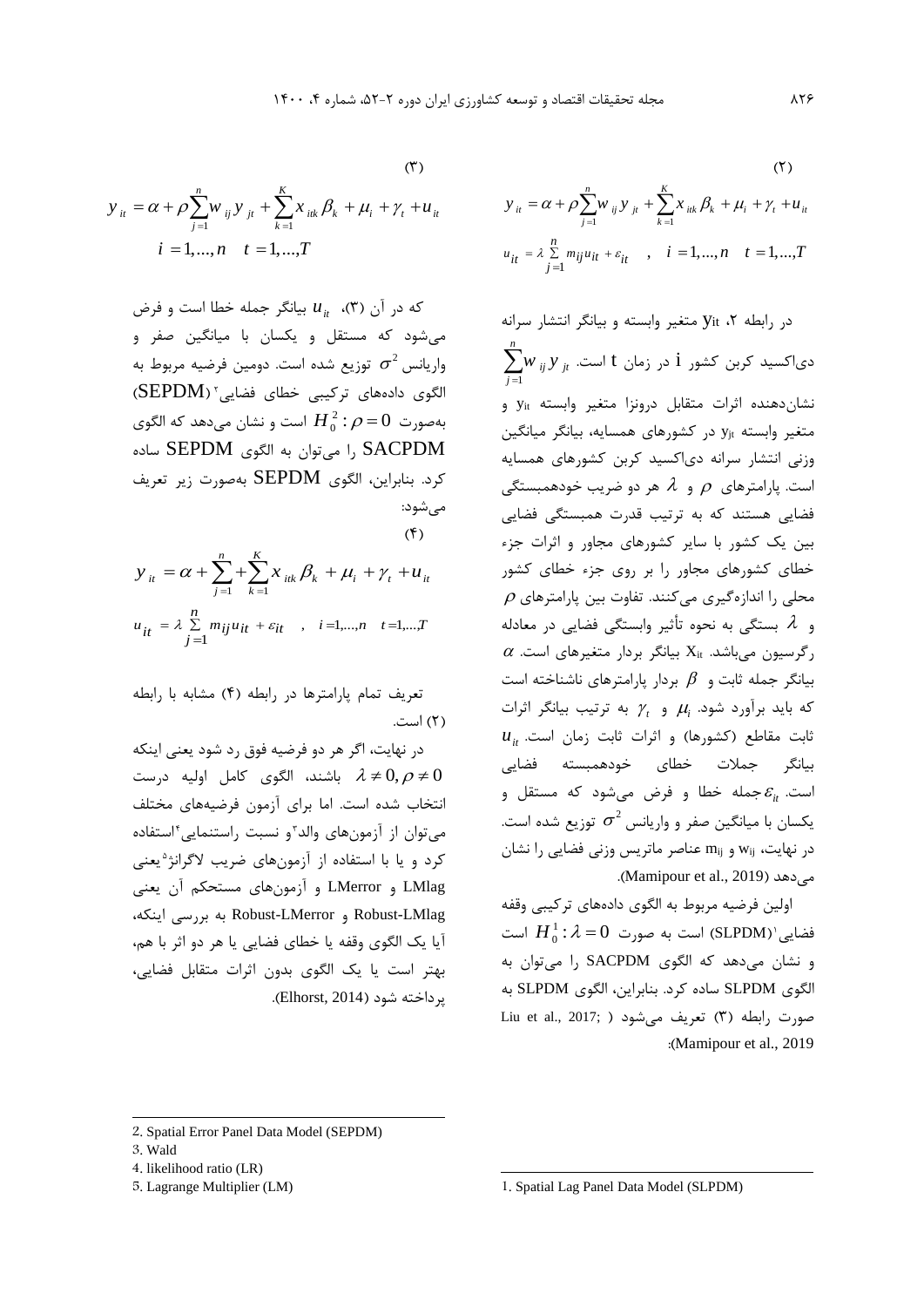

الگوی تجربی مورد استفاده در اين پژوهش بهصورت رابطه زير خواهد بود:  $(\Delta)$ +  $p_4$  **in**( *Globalization*<sub>it</sub>) +  $p_5$  **in**( *Indu*<br>+  $\beta_6$  **in**( *Urbanization*<sub>it</sub>) +  $\mu_i$  +  $\gamma_t$  +  $u_{ii}$  $\beta_{ii}$   $= \beta_0 + \beta_1 \ln(GDP_{ii}) + \beta_2 \ln(GDP_{ii})^2 + \beta_3$ <br> *Globalization*<sub>*ii*</sub>  $) + \beta_5 \ln(Industrialzation_{ii})$ <br> *Urbanization*<sub>*ii*</sub>  $) + \mu_i + \gamma_i + u_{ii}$  $\ln(CO2_{it}) = \beta_0 + \beta_1\ln(GDP_{it}) + \beta_2\ln(GDP_{it})^2 + \beta_3\ln(Energy_{it})$  $\beta_4$  ln( *Globalizaton*<sub>it</sub>) +  $\beta_5$  ln( *Industrialzation*<sub>it</sub>)

اگر در الگو لحاظ نشود، به طور بالقوه برآورد ضرايب اريبدار خواهد بود. در نهايت *it* جمله خطا را نشان *u* میدهد. افزون بر اين، با توجه به اين موضوع که اثر نهايی انرژی مصرفی بر میزان انتشار دیاکسیدکربن به جهانی شدن اقتصادی، صنعتی شدن و شهرنشینی بستگی دارد، اثرات متقابل<sup>۲</sup>بین این متغیرها با متغیر مصرف انرژی بهعنوان متغیرهای توضیحی در رابطه )6( تعريف شده است:

که درآن، <sup>2</sup>CO معرف انتشار سرانه دیاکسیدکربن، GDP نشاندهنده تولید ناخالص داخلی، Energy معرف مصرف انرژی، Globalization بیانگر جهانی شدن اقتصادی، Industrialization بیانگر صنعتی شدن و Urbanization معرف شهرنشینی است که بیانکننده جمعیت شهری از کل جمعیت است. *i* اثرات ثابت فردی و *t* اثرات ثابت زمان را نشان میدهد و تمام متغیرهای متغیر-زمان خاص-فضا'را کنترل میکند که

-

2. Interaction

 $\overline{a}$ 

<sup>1</sup>. Space-Specific Time-Invariant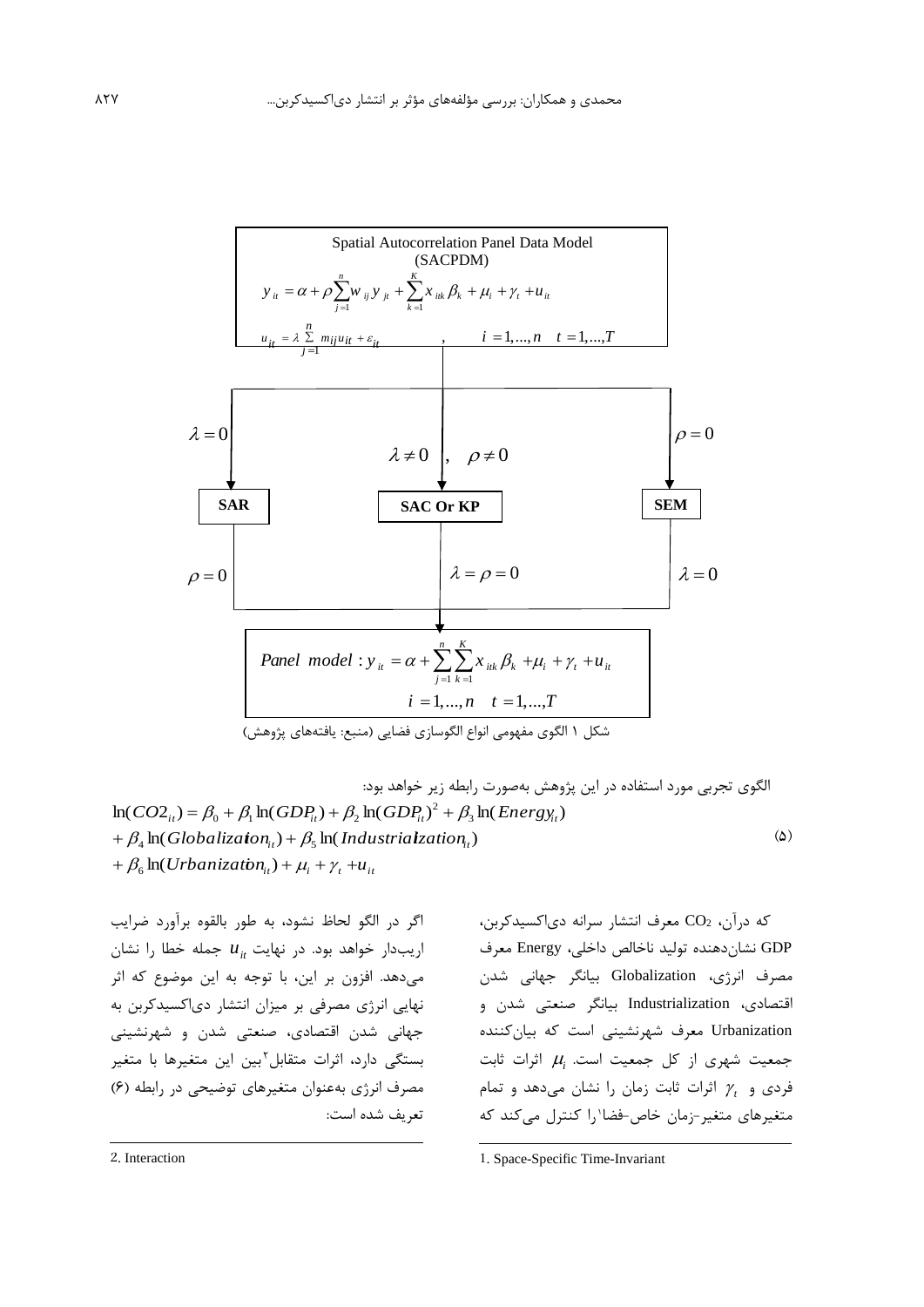$$
\ln(CO2_{ii}) = \beta_0 + \beta_1 \ln(GDP_{ii}) + \beta_2 \ln(GDP_{ii})^2 + \beta_3 \ln(Energy_{ii})
$$
  
+  $\beta_4 \ln(Energy_{ii} \times Globalization_{ii})$   
+  $\beta_5 \ln(Energy_{ii} \times Industrialzation_{ii})$   
+  $\beta_6 \ln(Energy_{ii} \times Urbanization_{ii}) + \mu_i + \gamma_i + u_{ii}$  (9)

در رابطه )6(، متغیرهای Globalization\*Energy، Energy\*Urbanization و Energy\*Industrialization بیانگر اثرات متقابل مصرف انرژی با شهری شدن، صنعتی شدن و جهانی شدن اقتصادی است. ساير متغیرها نیز مشابه با رابطه (۵) است. بهمنظور دستیابی به اهداف پژوهش از دادههای تابلويی متوازن متشکل از 17 کشور منطقه خاورمیانه و شمال آفريقا )MENA ) شامل الجزاير، بحرين، مصر، ايران، عراق، اردن، کويت، لبنان، لیبی، مراکش، عمان، قطر، عربستان سعودی، سوريه، تونس، امارات متحده عربی و يمن در طول دوره 2000 تا 2015 استفاده شده است. برخی از کشورها همانند جیبوتی به دلیل عدم وجود دادههای قابل اعتماد حذف شدهاند. دادههای مربوط به اين پژوهش از بانک

جهانی و سايت کمیسیون اروپا مرکز علمی اتحاديه اروپا 1ادگار جمعآوری شده است.

# **نتایج و بحث**

برای اطمینان از اعتبار رگرسیون و جلوگیری از ايجاد برآورد رگرسیون کاذب، نیاز است که ايستايی متغیرها مورد تحلیل و بررسی قرار گیرد. بهمنظور ايستايی متغیرها، پنج آزمون مختلف با قدرتهای تعیین ايستايی مختلف مورد بررسی قرار گرفت که نتايج آن بیانگر اين است که تمامی متغیرهای وابسته و مستقل پیوسته فاقد ريشه واحد و در سطح ايستا هستند )جدول 1(. نتايج همخطی که با استفاده از آزمون VIF مورد بررسی قرار گرفت که بیانگر نبود همخطی میان متغیرهای توضیحی مورد استفاده در الگو است.

 $\overline{a}$ 1. EDGAR

جدول ۱- نتايج آزمونهای هم خطی و ايستايی

|                         |                       | ازمون ايستايي              |                                    |                                | ازمون همخطي       |              |  |
|-------------------------|-----------------------|----------------------------|------------------------------------|--------------------------------|-------------------|--------------|--|
| Fisher                  | Harris-<br>Tzavalis   | <b>Breitung</b>            | <b>IPS</b>                         | <b>LLC</b>                     | <b>VIF</b>        | متغيرها      |  |
| Y/Y                     | $-Y/Y$ **             | $-1/\Upsilon\Lambda^{***}$ | $-Y/AY$ ***                        | $-Y/97***$                     |                   |              |  |
| $(\cdot   \cdot \cdot)$ | $(\cdot/\cdot\cdot)$  | $(\cdot/\cdot)$            | $(\cdot   \cdot \cdot)$            | $(\cdot/\cdot\cdot)$           |                   | دى كسيد كربن |  |
| 5/5                     | $-Y/Y5***$            | $-Y/\Lambda P^{***}$       | $-\frac{1}{\Lambda}$ .**           | $-\frac{2}{3}$                 |                   | توليد ناخالص |  |
| $(\cdot/\cdot\cdot)$    | $(\cdot/\cdot)$       | $(\cdot/\cdot\cdot)$       | $(\cdot/\cdot)$                    | $(\cdot/\cdot\cdot)$           | $Y/\mathfrak{F}$  | داخلى سرانه  |  |
| $f/YQ***$               | $-1/Y$ <sup>**</sup>  | $-Y$ /۶ $Y$ ***            | $-7/15$                            | $-\Delta/\Upsilon$ ۹**         |                   | جھانی شدن    |  |
| $(\cdot   \cdot \cdot)$ | $(\cdot/\cdot)$       | $(\cdot/\cdot\cdot)$       | $(\cdot/\cdot)$                    | $(\cdot   \cdot \cdot)$        | $Y/\cdot \Lambda$ | اقتصادى      |  |
| $\Delta$ /۶۹***         | $-1/\Lambda \cdot$ ** | $-7/99***$                 | $-9/11$ ***                        | $-\lambda/\lambda\Delta^{***}$ | 1/57              |              |  |
| $(\cdot   \cdot \cdot)$ | $(\cdot/\cdot 7)$     | $(\cdot   \cdot \cdot)$    | $(\cdot   \cdot \cdot)$            | $(\cdot   \cdot \cdot)$        |                   | شهر نشينى    |  |
| $Y/9 \cdot$ ***         | $-1/75$               | $-Y/V\Delta***$            | $-1/55$ **                         | $-1/Y9$ <sup>**</sup>          |                   |              |  |
| $(\cdot/\cdot\cdot)$    | $(\cdot  \cdot)$      | $(\cdot/\cdot\cdot)$       | $(\cdot/\cdot)$                    | $(\cdot  \cdot)$               | $Y/Y\Delta$       | صنعتي شدن    |  |
| $5/77***$               | $-Y/9 \cdot$ ***      | $-1/90$ **                 | $-\mathsf{Y}/\cdot\mathsf{F}^{**}$ | $-\mathbf{r}/\cdot \mathbf{r}$ |                   |              |  |
| $(\cdot/\cdot\cdot)$    | $(\cdot/\cdot\cdot)$  | $(\cdot/\cdot 7)$          | $(\cdot/\cdot 7)$                  | $(\cdot/\cdot\cdot)$           | $Y/Y$ ۹           | انرژى        |  |
|                         |                       |                            |                                    |                                | 7/95              | ميانگين VIF  |  |

منبع: يافتههای تحقيق (\*، \*\* و \*\*\* به ترتيب معنیداری در سطح ١٠، ۵ و ١ درصد)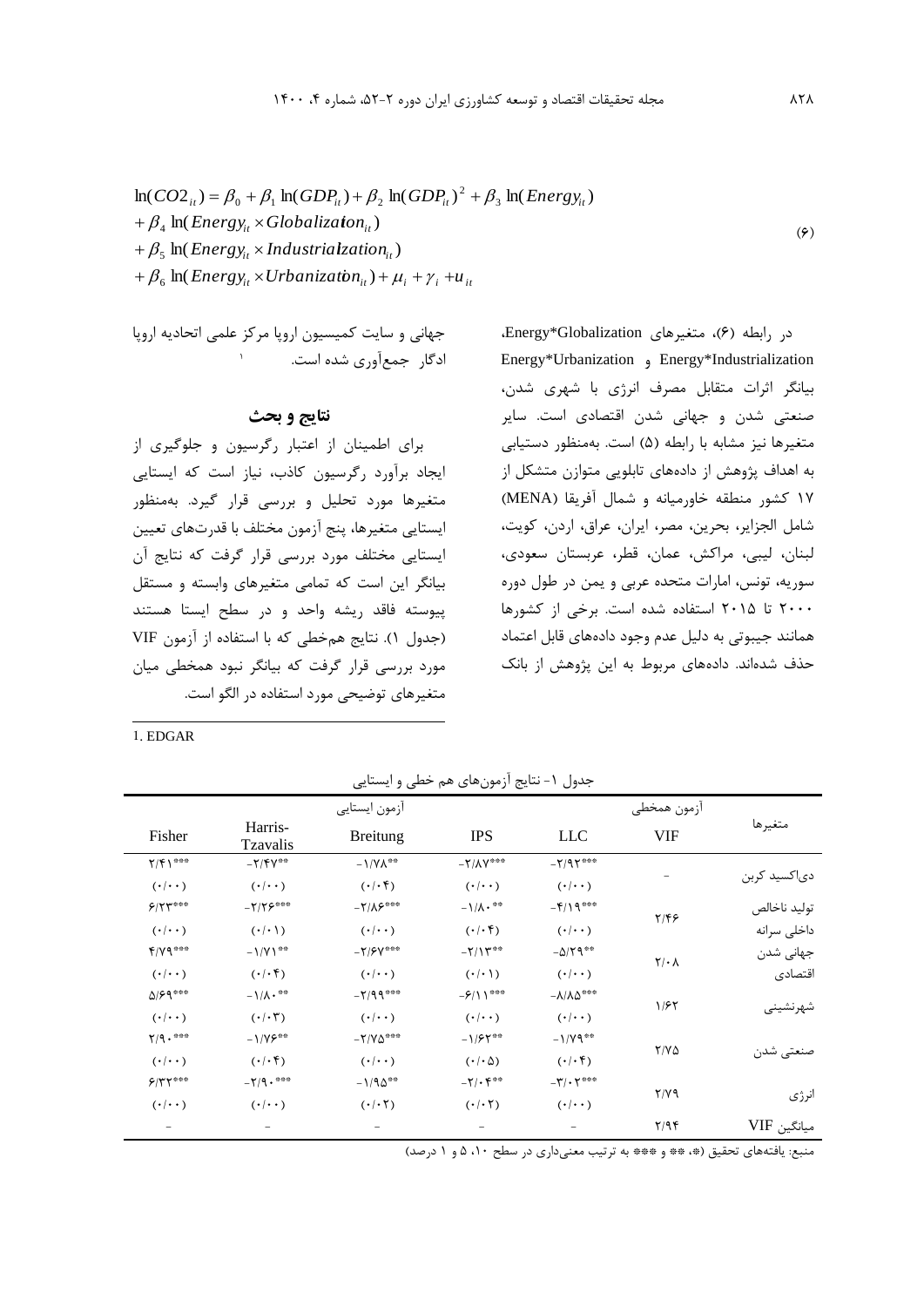نتايج آزمونهای موران، گری و گتیس-اوردس گويای وجود خودهمبستگی مثبت فضايی است )جدول 2(. بر پايه نتايج آزمونهای ضرايب الگرانژ )LM)، خودهمبستگی فضايی برای الگوی خطای فضايی )SEM )تائید میشود که بیانگر کارايی باالی اين الگو در مقايسه با الگوهای وقفه فضايی (SAR) و الگوی جامع وقفه و خطای فضايی )SAC )است. با اين وجود به منظور ايجاد منابع اطالعاتی مناسب برای محققان نتايج هر سه الگو ارايه شده که در ادامه نتايج الگوی خطای فضايی تفسیر شده است. ضريب تعیین الگوی برآورد برابر با 95 درصد است که نشان میدهد که متغیرهای توضیحی مورد استفاده در الگو 95 درصد تغییرات متغیر وابسته را توضیح میدهد. ضريب تعیین الگوهای SAR و SAC به ترتیب برابر با 84 و 81 درصد است.

نتايج الگوی خطای فضايی در جدول (٢) ارايه شده است. نتايج گويای معنیداری ضريب خطای فضايی است که بیانگر اين است که انتشار دی اکسید کربن در کشورهای منطقه اثری مثبت بر انتشار دیاکسیدکربن بر ديگر کشورهای منطقه دارد. برای مثال، افزايش انتشار دی اکسید کربن در کشورهای همسايه ايران در منطقه منا موجب افزايش انتشار دی اکسید کربن در ايران میشود و برعکس. بهعبارتی انتشار دیاکسیدکربن در کشورهای منطقه منا يک پديده ملی و داخلی نبوده و اثرات سرريز آن پیامدهای منفی برای کشورهای اطراف آن و کل منطقه دارد.

بر اساس نتايج، مصرف انرژی اثری مثبت و معنیدار بر انتشار دیاکسیدکربن در منطقه منا دارد که در سطح 1 درصد معنیدار است. به عبارتی افزايش 1 درصدی مصرف انرژی در کشورهای منطقه منا موجب افزايش 0/01 درصدی انتشار دی اکسید کربن میشود. اين نتیجه همسو با نتايج مطالعات (2013) Omri در منطقه منا و (2015) Zhang در منطقه آسهآن و کشورهای شمال شرقی آسیا میباشد. نتايج گويای اين است که جهانی شدن اقتصادی اثری مثبت و معنیدار بر انتشار دی اکسید کربن دارد. بهگونهای که 1 درصد افزايش شاخص جهانی شدن موجب افزايش 13 درصدی انتشار دی اکسید کربن میشود. ارتقاء شاخص جهانی شدن

نیازمند حضور بیشتر در شبکه تجارت جهانی و افزايش درجه اثرگذاری بر اين شبکه است. لذا، کشورهايی که به دنبال ارتقاء خود در شبکه جهانی بوده اقدام به تولید و صادرات بیشتر نموده که اين موضوع اگر همراه با ارتقاء تکنولوژیهای سبز و دوستدار محیطزيست نباشد، اثری مخرب بر محیط زيست دارد. نتیجه بهدست آمده خالف نتیجه (2018) Lv & You است که نشان دادند که جهانی شدن اثری معنیدار بر انتشار دی اکسید کربن ندارد. شايد بتوان اصلیترين دلیل آن را تفاوت در گروه کشورهای مورد بررسی با پژوهش حاضر دانست. چرا که در تحقیق (2018) Lv & You 83 کشور با درجات مختلف توسعهيافتگی و حضور در شبکه جهانی وجود دارد، در حالیکه تحقیق حاضر در برگیرنده کشورهای منطقه منا بوده که در حال توسعه هستند. نتايج بیانگر اين است که متغیر درآمد سرانه اثری مثبت و معنیدار و توان دوم آن اثری منفی و معنیدار بر انتشار دی اکسید کربن دارد که تأيیدکننده وجود رابطه کوزنتس برای انتشار دیاکسیدکربن در کشورهای منطقه منا است. اين نتیجه همسو با نتايج (2018) Lv & You است.

بر اساس نتايج، صنعتی شدن اثری مثبت و معنیدار بر انتشار دیاکسیدکربن دارد که اين اثر در سطح 1 درصد معنیدار است. توسعه صنعت بويژه در کشورهای در حال توسعه نیازمند مصرف انرژی بوده که اين موضوع باعث میشود که کشورهايی که در مسیر صنعتی شدن قرار دارند، انرژی بیشتری مصرف کنند که نتیجه آن افزايش انتشار دیاکسیدکربن است. چرا که يکی از اهداف کشورهای در حال توسعه رسیدن به سطح توسعه يافتگی است که با توجه به الگو و مسیر سپری شده در کشورهای توسعه يافته، رشد صنعتی را مورد توجه قرار دادند. نتايج بدست آمده همسو با نتايج (2018) Lv & You است که بیان داشتند صنعتی شدن اثری فزاينده و معنیدار بر انتشار دیاکسیدکربن دارد.

نتايج بیانگر اثر مثبت و معنیدار شهرنشینی بر انتشار دیاکسیدکربن است. بهعبارتی، 1 درصد افزايش شهرنشینی موجب افزايش 6 درصدی انتشار دیاکسید- کربن در کشورهای منطقه منا دارد. دلیل اصلی اين موضع را میتوان همسو نبودن رشد زيرساختهای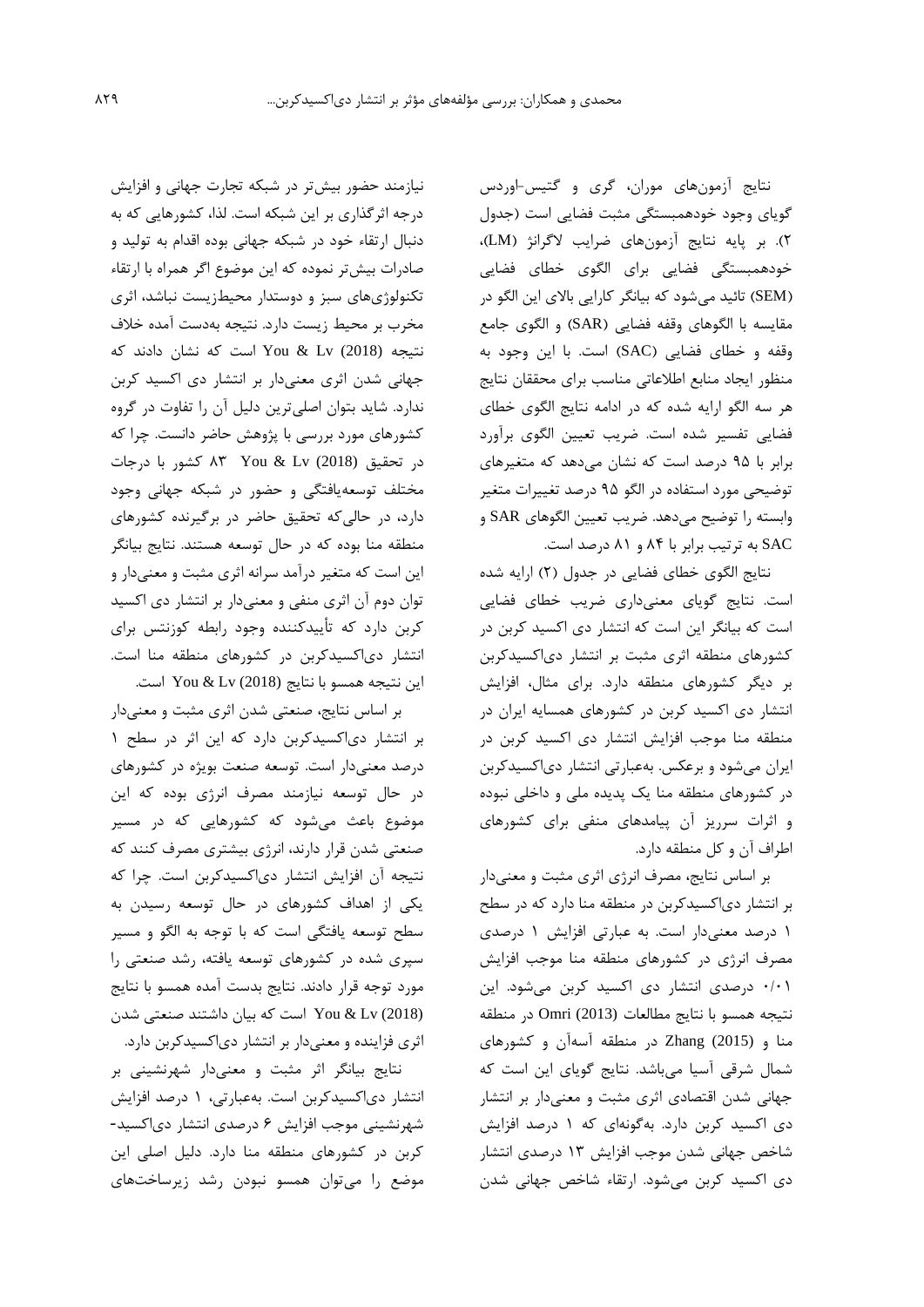شهری همانند زيرساختهای حمل و نقل شهری با رشد جمعیت شهری دانست. ديگر دلیل آن را تغییر سبک زندگی دانست که موجب میشود تمايل به مصرف کاالهای صنعتی و با تکنولوژی باال بیش از پیش افزايش

يابد. نتیجه بدست آمده همسو با نتايج (2013) Omri در منطقه منا و (2016) .al et Zhang در گروه کشورهای APEC است.

| جدول ٢- نتايج الگوهاي خطاي فضايي، وقفه فضايي و خودهمبستگي فضايي بدون اثرات متقابل متغير مصرف انرژي با ساير متغيرها |  |  |  |  |
|--------------------------------------------------------------------------------------------------------------------|--|--|--|--|
|--------------------------------------------------------------------------------------------------------------------|--|--|--|--|

| متغيرها                                      | <b>SEM Model</b>                                                                                    | <b>SAR Model</b>                                       | <b>SAC</b> Model                                   |  |
|----------------------------------------------|-----------------------------------------------------------------------------------------------------|--------------------------------------------------------|----------------------------------------------------|--|
|                                              | $\Delta$ /۶ $\Lambda$ ۶***                                                                          | $9.01***$                                              | $0/991***$                                         |  |
| توليد ناخالص داخلى سرانه                     | (11950)                                                                                             | (11950)                                                | $(1/\tau \cdot \lambda V)$                         |  |
|                                              | $-179.$ ***                                                                                         | $- \cdot \wedge \cdot \wedge^{\ast \ast \ast}$         | $- \cdot \wedge \cdot \wedge^{***}$                |  |
| توان دوم توليد ناخالص داخلى سرانه            | $( \cdot   \cdot   \cdot   \cdot   \cdot )$                                                         | $( \cdot   \cdot   \cdot )$                            | $(\cdot/\cdot)$                                    |  |
|                                              | $\cdot/\cdot$ \ \***                                                                                | $\cdot/\cdot \setminus \cdot$ ***                      | $\cdot/\cdot$ \ $\cdot$ ***                        |  |
| مصرف انرژى                                   | $( \cdot   \cdot   \cdot   \cdot)$                                                                  | $(·/· \cdot \mathcal{N})$                              | (·/··)                                             |  |
|                                              | .714444                                                                                             | .7144                                                  | $.715***$                                          |  |
| جهانى شدن اقتصادى                            | $( \cdot   \cdot   \cdot \epsilon)$                                                                 | $(\cdot/\cdot \setminus \wedge \cdot)$                 | $( \cdot   \cdot \rangle \wedge \curlyvee)$        |  |
|                                              | $.$ /۴۴۳***                                                                                         | $\cdot$ / $\mathfrak{f} \cdot \Delta^{\ast \ast \ast}$ | $\cdot$ /٣٨۶***                                    |  |
| صنعتي شدن                                    | $(·/·$ ۴۶۰)                                                                                         | $( \cdot   \cdot \mathfrak{f} \cdot \Delta)$           | $(·/·$ $\uparrow$ $\uparrow$ $\cdot$ )             |  |
|                                              | $\cdot$ / $\cdot$ $\Delta$ 9 $\hspace{-1.5pt}\raisebox{0.3pt}{\text{\circle*{1.5}}}\hspace*{1.5pt}$ | $\cdot/\cdot$ fr##                                     | $\cdot/\cdot$ $\mathsf{r}\mathsf{q}$ <sup>**</sup> |  |
| شهرنشيني                                     | $( \cdot   \cdot \uparrow \uparrow \uparrow)$                                                       | $( \cdot   \cdot \uparrow   \epsilon)$                 | $( \cdot   \cdot \uparrow   \uparrow )$            |  |
|                                              | $-7\lambda/99***$                                                                                   | $-\mathbf{r} \cdot \Delta \mathbf{1} \mathbf{f}^{***}$ | $-\tau \cdot / \cdot$ 9***                         |  |
| جزء ثابت                                     | $(· $ 95 $5$                                                                                        | (115)                                                  | $(1/\cdot \cdot \lambda \lambda)$                  |  |
| Rho                                          |                                                                                                     | $\cdot/\Lambda$ ۶***                                   | $.4199***$                                         |  |
|                                              |                                                                                                     | $( \cdot   \cdot   \cdot   \cdot   \cdot )$            | (1.7.1)                                            |  |
| $\lambda$                                    | $\cdot$ /۳ $\cdot$ $\vee$ ***                                                                       |                                                        | $-1199***$                                         |  |
|                                              | $( \cdot / \cdot \lambda \lambda \vee )$                                                            |                                                        | (·/·959)                                           |  |
| ضريب تعيين                                   | .199.                                                                                               | $\cdot/\lambda$ ۳۳                                     | .71                                                |  |
|                                              | 5755/551                                                                                            | $177Y/F \cdot Y$                                       | 1199/819                                           |  |
| آماره والد                                   | $(\cdot/\cdot\cdot\cdot)$                                                                           | $(\cdot/\cdot\cdot\cdot)$                              | $(\cdot/\cdot\cdot\cdot)$                          |  |
| ازمون موران                                  |                                                                                                     | $\cdot/\Upsilon$                                       |                                                    |  |
| أزمون گري                                    |                                                                                                     | $\cdot/\Lambda$ Yq***                                  |                                                    |  |
| أزمون كتيس اوردس                             |                                                                                                     | $-1155$                                                |                                                    |  |
| آزمون LM خطاي فضايي (LM Error)               |                                                                                                     | $5/8\Lambda \cdot$ ***                                 |                                                    |  |
| آزمون LM وقفه فضايي (LM Lag)                 |                                                                                                     | .7019                                                  |                                                    |  |
| آزمون LM وقفه فضايي + خطاي فضايي (LM SAC)    |                                                                                                     | $9/900**$                                              |                                                    |  |
| آزمون LM خطاي فضايي مستحكم (LM Error (Robust |                                                                                                     | $5/755***$                                             |                                                    |  |
| آزمون LM وقفه فضايي مستحكم (Robust) LM Lag   |                                                                                                     | $\cdot$ /۴۷۵                                           |                                                    |  |

هنبع: يافتههاي پژوهش (\*، \*\*، \*\*\* به ترتيب بيانگر معنىداري در سطوح ١٠، ۵ و ١ درصد است)

وجود رابطه فضايی مثبت در انتشار دیاکسیدکربن است. بهعبارتی، انتشار دیاکسیدکربن در کشورهای منطقه منا اثری مثبت و فزاينده دارد و موجب انتشار بیشتر دیاکسیدکربن میشود. براساس آزمونهای LM خطای فضايی و وقفه فضايی، میتوان بیان داشت که

با توجه به اين مهم که مصرف انرژی، عامل اصلی انتشار دیاکسیدکربن است، در ادامه، اثر متقابل اين عامل با متغیرهای شهرنشینی، صنعتی شدن و جهانی شدن بر انتشار دیاکسیدکربن مورد بررسی قرار گرفته است. نتايج آزمونهای موران، گری و گتیس اورد بیانگر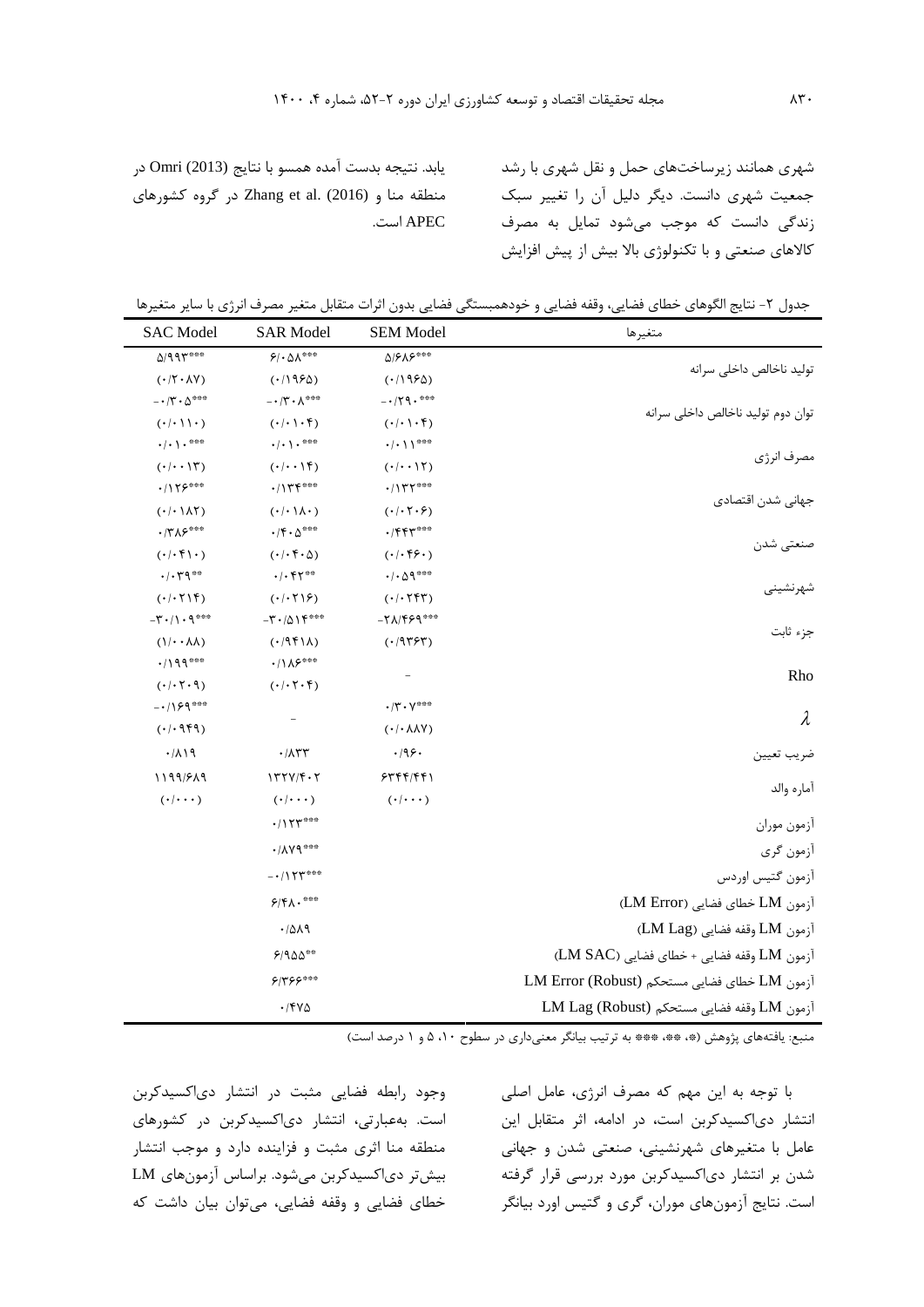هیچکدام از دو الگو بر ديگری برتری نداشته و نتايج آزمون LM برای الگوی SAC که در برگیرنده همزمان وقفه فضايی و خطای فضايی است نشاندهنده اين است که اين الگو از کارايی بیشتری در مقايسه با دو الگوی ديگر برخوردار است. با اين وجود نتايج هر سه الگو

)SEM، SAR و SAC )ارايه شده است که با توجه به کارايی باالتر الگوی SAC، تنها ضرايب اين الگو تفسیر شده است. نتايج ضريب تعیین و آماره والد نشاندهنده خوبی الگو است که متغیرهای توضیحی بهطور مناسبی تغییرات متغیر وابسته را توضیح دادهاند.

جدول ۳- نتايج الگوهای خطای فضايی، وقفه فضايی و خودهمبستگی فضايی با اثرات متقابل متغير مصرف انرژی با ساير متغيرها

| متغيرها                                      | <b>SEM Model</b>                            | <b>SAR Model</b>                                  | <b>SAC</b> Model                                    |
|----------------------------------------------|---------------------------------------------|---------------------------------------------------|-----------------------------------------------------|
|                                              | $1/f \cdot 1^{\ast \ast \ast}$              | 1/۴۶٧***                                          | $1/FTT***$                                          |
| توليد ناخالص داخلي سرانه                     | (111)                                       | $(1/\lambda \tau)$                                | $(\cdot/\Lambda\Lambda)$                            |
|                                              | $- \cdot / \cdot \mathsf{YT}^{***}$         | $- \cdot / \cdot \vee \mathfrak{S}^{***}$         | $- \cdot$ / • $\mathsf{Y}\mathsf{Y}^{***}$          |
| توان دوم تولید ناخالص داخلی سرانه            | $(\cdot/\cdot\cdot\mathcal{A})$             | $( \cdot   \cdot \cdot \mathcal{A})$              | $(\cdot/\cdot\cdot \mathcal{A})$                    |
|                                              | $\cdot/\cdot\cdot \mathsf{Y}^{***}$         | $\cdot/\cdot\cdot$ $\mathsf{Y}^{***}$             | $\cdot/\cdot\cdot$ $\uparrow$ ***                   |
| مصرف انرژى                                   | $(\cdot/\cdot\cdot)$                        | $(\cdot/\cdot\cdot)$                              | $(\cdot/\cdot\cdot)$                                |
|                                              | $\cdot$ /٣۵۵***                             | $\cdot$ /٣۶١***                                   | $\cdot$ /٣٧٣***                                     |
| مصرف انرژی ٭ جهانی شدن اقتصادی               | (·/·79)                                     | (·/·79)                                           | $(\cdot/\cdot \mathsf{r} \cdot)$                    |
|                                              | $\cdot$ /۲۳۲***                             | $\cdot$ /۲۳۴***                                   | $.755***$                                           |
| مصرف انرژى * صنعتى شدن                       | $(\cdot/\cdot\,)\Delta$                     | $(·/·)$ $\Delta$ )                                | $( \cdot   \cdot   \mathfrak{f})$                   |
|                                              | $.4.91***$                                  | $\cdot$ / $\cdot$ $\wedge$ $\upDelta$ $\!^{**}$   | $\cdot/\cdot$ $\wedge$ $\rangle$ $\text{***}$       |
| مصرف انرژى * شهرنشيني                        | (·)·                                        | $(·/·)$ $\Delta$ )                                | $(\cdot/\cdot\,)\mathsf{Y})$                        |
|                                              | $-17/YY$                                    | $-17/175***$                                      | $-11^{\circ}$ / $\gamma$                            |
| جزء ثابت                                     | $( \cdot   \mathcal{F} \Delta \mathcal{F})$ | $( \cdot   888)$                                  | $( \cdot   55\lambda)$                              |
|                                              |                                             | $\cdot$ / $\cdot$ $\, \Delta^{\circ \circ \circ}$ | $\cdot/\cdot\cdot\cdot$ ۴                           |
| Rho                                          | $\overline{\phantom{a}}$                    | $(\cdot/\cdot\cdot\mathsf{Y})$                    | $(\cdot/\cdot\cdot\cdot)$                           |
| $\lambda$                                    | $-\cdot/\cdot\cdot$ \ \ \ ***               |                                                   | $\cdot/\cdot\cdot\cdot$                             |
|                                              | $(\cdot/\cdot\cdot\cdot)^{\mathfrak{c}}$    |                                                   | $(\cdot/\cdot\cdot\cdot)$                           |
| ضريب تعيين                                   | .711                                        | .7919                                             | $\cdot$ /991                                        |
|                                              | TFVAT/TAT                                   | $YF19Y/\cdot\cdot Y$                              | $Y \wedge \mathcal{S} \cdot \cdot / \Delta \cdot Y$ |
| اماره والد                                   | $(\cdot/\cdot\cdot\cdot)$                   | $(\cdot/\cdot\cdot\cdot)$                         | $(\cdot/\cdot\cdot\cdot)$                           |
| آزمون موران                                  |                                             | $\cdot/\rangle \cdot \wedge^{\ast\ast\ast}$       |                                                     |
| أزمون گري                                    |                                             | $\cdot/\Lambda f \Lambda^{**}$                    |                                                     |
| آزمون گتيس اوردس                             |                                             | $-1519$                                           |                                                     |
| آزمون LM خطاي فضايي (LM Error)               |                                             | 9.49                                              |                                                     |
| آزمون LM وقفه فضايي (LM Lag)                 |                                             | $Y \cdot / \Delta \Delta Y$ ***                   |                                                     |
| آزمون LM وقفه + خطاي فضايي (LM SAC)          |                                             | $Y\Delta/YYP***$                                  |                                                     |
| آزمون LM خطاي فضايي مستحكم (LM Error (Robust |                                             | $f/VTT***$                                        |                                                     |
| آزمون LM وقفه فضايي مستحكم (Robust) LM Lag   |                                             | $19/77V***$                                       |                                                     |
|                                              |                                             |                                                   |                                                     |

-<br>منبع: يافتههای پژوهش (\*، \*\*، \*\*\* به ترتیب بیانگر معنیداری در سطوح ۰۱۰ ۵ و ۱ درصد است)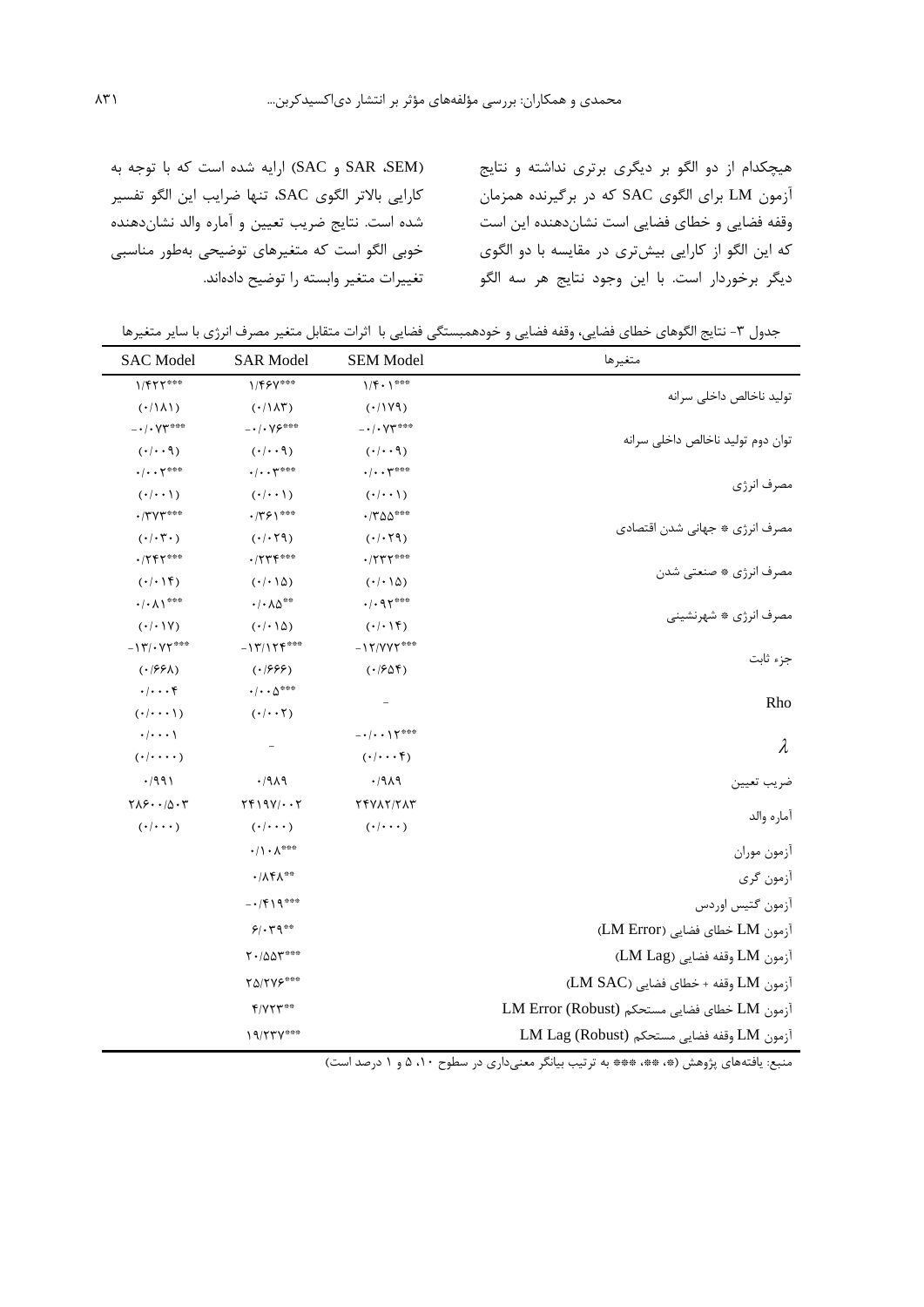بر اساس نتايج و مشابه با الگوی رابطه (۵)، توليد ناخالص داخلی سرانه و توان دوم آن به ترتیب اثری مثبت و منفی بر انتشار دی اکسید کربن دارند که اين اثر در سطح 1 درصد معنیدار است. بهعبارتی، وجود منحنی کوزنتس میان درآمد و انتشار آلودگی تايید مے شود.

نتايج بیانگر اين است که مصرف انرژی اثری مثبت و معنیدار بر انتشار دیاکسیدکربن دارد. نتايج گويای اين است که متغیرهای مصرف انرژی با متغیرهای جهانی شدن اقتصادی، صنعتی شدن و شهرنشینی دارای اثر متقابل مثبت و معنیدار بر انتشار دیاکسیدکربن است. بهعبارتی، افزايش جهانی شدن موجب افزايش اثر مصرف انرژی بر انتشار دیاکسید کربن میشود. ارتقاء سهم در شبکه جهانی و بهبود شاخص جهانی شدن نیازمند اثرگذاری بیشتر بر جامعه جهانی است که اين موضوع از مسیر تولید و تجارت بیشتر بدست میآيد. لذا جهانی شدن موجب افزايش اثر مصرف انرژی بر انتشار آلودگی میشود. از سوی ديگر، صنعتی شدن نیز نیازمند مصرف بیشتر انرژی بوده که بسیاری از کشورها مسیر توسعهيافتگی را صنعتی شدن بیشتر میدانند. لذا، صنعتی شدن موجب اثرگذاری بیشتر انرژی بر انتشار دیاکسیدکربن و در نتیجه افزايش آلودگی میشود. در نهايت، ديگر اثرگذاری مصرف بیشتر انرژی از طريق شهرنشینی بیشتر است. چرا که شهرنشینی موجب استفاده بیشتر از خدمات میشود که نقش به سزايی در افزايش انتشار دیاکسیدکربن دارد. از سوی ديگر، با شهرنشینی سبک زندگی با تغییراتی همراه شده که نیاز به استفاده از کاالهای منتشرکننده دیاکسیدکربن بیشتر میشود. افزايش تقاضا برای محصوالت مورد نیاز موجب افزايش تولیدات محصوالت مصرفی میشود که نتیجه آن مصرف بیشتر انرژی است که به انتشار آلودگی بیشتر منجر میشود.

# **جمعبندي و پيشنهادها**

انتشار دیاکسیدکربن تهديدی برای زندگی انسان ها است که توجه بسیاری از محققان و سیاستگذاران را در سالهای اخیر به خود معطوف داشته است. تحقیق حاضر به دنبال پاسخ اين پرسش است که آيا مصرف انرژی اثری معنیدار بر انتشار دیاکسیدکربن دارد و

میزان اثرگذاری آن به چه میزان است؟ برای اين منظور، از روش اقتصادسنجی فضايی و دادههای تابلويی انتشار دی اکسید کربن کشورهای منطقه منا در دوره زمانی 2015-2000 بهره گرفته شده است. يافتههای تحقیق در برگیرنده پنج نتیجه کلی است: اول، انتشار دی- اکسیدکربن در کشورهای مجاور اثری سرريز بر انتشار دیاکسیدکربن در کشور تحت مجاورت در منطقه منا دارد. از اينرو، گسترش پیمانهای منطقه ای برای جلوگیری از انتشار دی اکسید کربن ضروری است. دوم، مصرف انرژی اثری مثبت و معنیدار بر انتشار دی- اکسیدکربن در منطقه منا دارد، از اينرو، با کاهش مصرف انواع حاملهای انرژی میتوان به کاهش انتشار دیاکسیدکربن امیدوار بود. سوم، متغیرهای جهانی شدن اقتصاد، صنعتی شدن و شهرنشینی اثری مثبت و معنیدار بر انتشار دیاکسیدکربن دارد. چهارم، متغیر درآمد سرانه اثری مثبت و معنیدار و توان دوم آن اثری منفی و معنیدار بر انتشار دیاکسیدکربن دارد که مؤيد تأيید منحنی کوزنتس در انتشار دیاکسیدکربن در منطقه منا است. پنجم، افزايش متغیرهای جهانی شدن اقتصادی، صنعتی شدن و شهرنشینی موجب افزايش معنیدار اثر نهايی مصرف انرژی بر انتشار دی اکسید کربن میشود.

پیشنهادهای پژوهش بر اساس نتايج تحقیق به صورت زير است. اول، اثرات سرريز فضايی انتشار دی اکسید کربن بر خود يک کشور و کشورهای هم جوار، اثری مثبت و معنیدار دارد، از اينرو، ضرورت دارد سیاستگذاران در انتخاب راهکارهای سیاستی تنها به منافع اقتصادی ملی توجه نکرده و منافع زيستمحیطی ملی و منطقهای را در نظر گیرند. دوم، با توجه به معنیداری متغیر شهرنشینی، نیاز است که سیستمهای حمل و نقل سبز، پايدار و دوستدار محیط زيست که از سوختهای فسیلی کمتری استفاده میشوند، توسعه و ترويج يابند. سوم، با توجه به اثر معنیدار صنعتی شدن و شهرنشینی، الزم است سیاستگذاران سیاستهای تشويقی به منظور استفاده از انرژیهای تجديدپذير و بهبود تکنولوژیهای سبز در سیستمهای حمل و نقل و صنايع اتخاذ نمايند. از سوی ديگر، براساس توافقنامه پاريس نیاز است که افزايش کارايی انرژیهای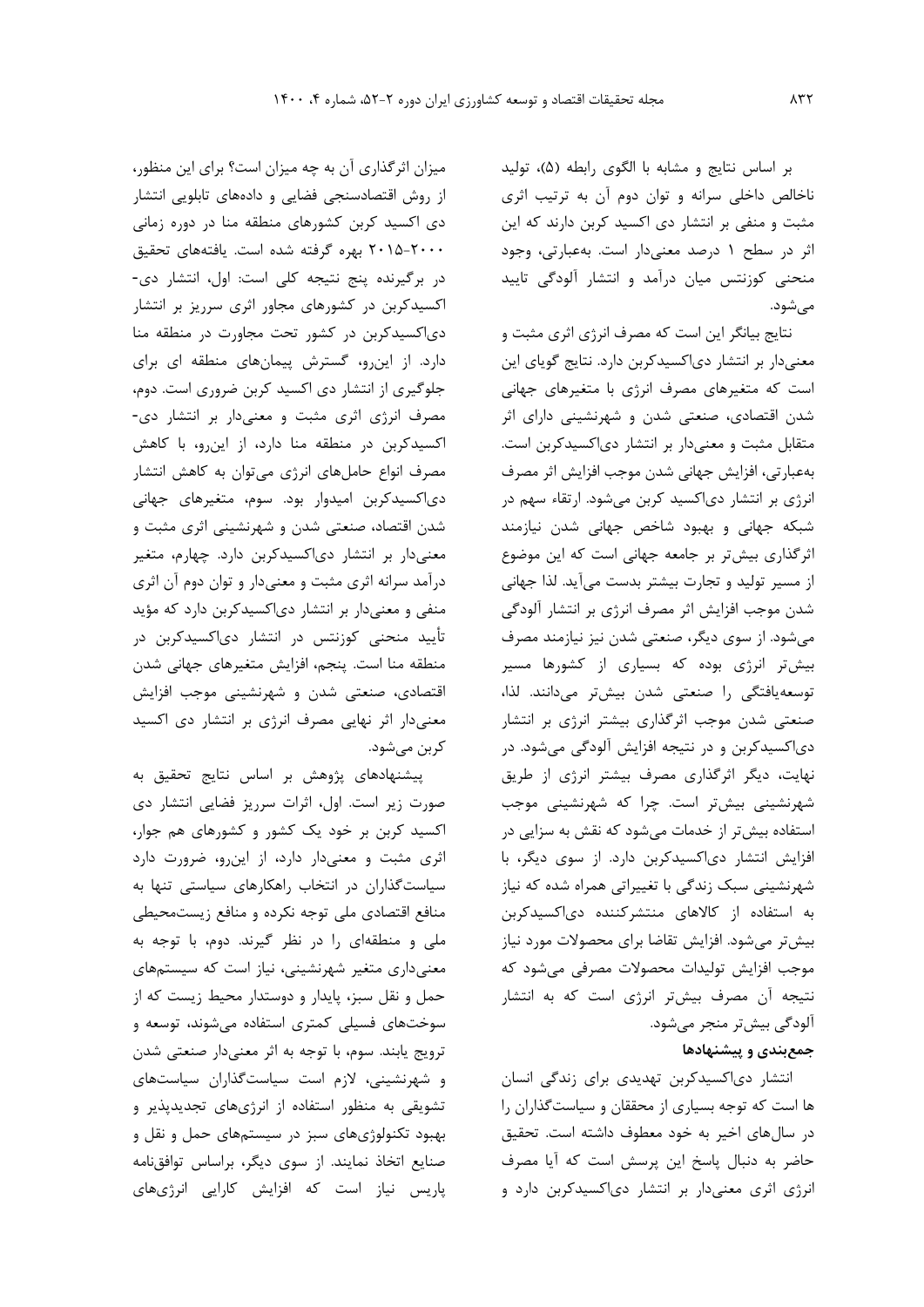نقشی مؤثر و بلندمدت در کاهش انتشار دیاکسیدکربن داشته باشد. لذا، بهمنظور دستیابی به سیاستهای پايدار و بلندمدت و اثرگذار ضرورت دارد اين تفاوتها در نظر گرفته شود که نتیجه آن پايبندی بیشتر کشورها به آن خواهد بود. برای مثال ارايه سیاست کاهش مصرف انرژی برای کشورهايی همانند ايران، عربستان سعودی و امارات متحده عربی که بیش از ديگر کشورهای منطقه در مسیر صنعتی شدن گام برداشتهاند، نمیتواند مورد پذيرش سیاستگذاران و برنامهريزان داخلی قرار گیرد. لذا، ضرورت دارد در ارائه هر بسته پیشنهادی شرايط کشورها و ساختار آنها مورد تحلیل و بررسی قرار گیرد.

تجديدناپذير همانند سوختهای فسیلی و کاهش هزينههای استفاده از انرژیهای تجديدپذير در کوتاه- مدت و کاهش استفاده از سوختهای فسیلی در بلندمدت دستور کار قرار گیرد. چهارم، با توجه به سطوح مختلف صنعتی شدن و جهانی شدن کشورهای منطقه منا و اثر معنیدار اين متغیر بر انتشار دی اکسید کربن، نیاز است که سیاستگذاران در سیاستگذاریهای خود تفاوتهای کشور از ابعاد مختلف را مورد بررسی قرار داده و آن را با توجه به شرايط اقتصادی، اجتماعی و زيستمحیطی کشور تعديل نمايند. به عبارتی اتخاذ يک سیاست يکسان نمیتواند

### **REFERENCES**

- 1. Alam, M.M., Murad, M.W., Noman, A.H.M., & Ozturk, I. (2016). Relationships among carbon emissions, economic growth, energy consumption and population growth: Testing Environmental Kuznets Curve hypothesis for Brazil, China, India and Indonesia. *Ecological Indicators,* 70, 466-479.
- 2. Al-Mulali, U., Tang, C. & Ozturk, I. (2015). Estimating the environment Kuznets curve hypothesis: evidence from Latin America and the Caribbean countries. *Renewable & Sustainable Energy Reviews,* 50, 918–924.
- 3. Anselin, L. (1988). Lagrange multiplier test diagnostics for spatial dependence and spatial heterogeneity. *Geographical analysis,* 20(1), 1-17.
- 4. Anselin, L., & Florax, R.J. (1995). *Small sample properties of tests for spatial dependence in regression models: Some further results*. In New directions in spatial econometrics (pp. 21-74). Springer, Berlin, Heidelberg.
- 5. Balado-Naves, R., Baños-Pino, J.F. & Mayor, M. (2018). Do countries influence neighboring pollution? A spatial analysis of the EKC for CO2 emissions. *Energy Policy,* 123, 266-279.
- 6. Balogh, J.M. & Jambor, A. (2017). Determinants of CO2 Emission: A Global Evidence. *International Journal of Energy Economics and Policy,* 7(5), 217-226.
- 7. Bello, M.O., Solarin, S.A. & Yen, Y.Y. (2018). The impact of electricity consumption on CO2 emission, carbon footprint, water footprint and ecological footprint: The role of hydropower in an emerging economy. *Journal of Environmental Management,* 219, 218-230.
- 8. Bimanatya, T.E. & Widodo, T. (2018). Fossil Fuels Consumption, Carbon Emissions, and Economic Growth in Indonesia. *International Journal of Energy Economics and Policy,* 8(4), 90-97.
- 9. Charfeddine, L., & Kahia, M. (2019). Impact of renewable energy consumption and financial development on CO2 emissions and economic growth in the MENA region: A panel vector autoregressive (PVAR) analysis. *Renewable Energy,* 139, 198-213.
- 10.Charfeddine, L., & Mrabet, Z. (2017). The impact of economic development and social–political factors on ecological footprint: A panel data analysis for 15 MENA countries. *Renewable and Sustainable Energy Reviews,* 76, 138–154.
- 11.Chen, J., Wang, P., Cui, L., Huang, S. & Song, M. (2018). Decomposition and decoupling analysis of CO2 emissions in OECD. *Applied Energy,* 231, 937-950.
- 12. Elhorst, J.P. (2010). Applied spatial econometrics: raising the bar. *Spatial Economic Analysis,* 5(1), 9-28.
- 13. Elhorst, J.P. (2014). *Dynamic spatial panels: models, methods and inferences*. In Spatial Econometrics (pp. 95-119). Springer, Berlin, Heidelberg.
- 14. Esmaeili, A., & Fathi, F. (2012). Relationship between Energy Consumption, Income and Carbon Dioxides Emission in Iran. *Iranian Journal of Agricultural Economics and Development Research,* 43(2), 175-181. (In Farsi)
- 15. Farhani, S. (2013). Renewable energy consumption, economic growth and CO2 emissions: Evidence from selected MENA countries, *Energy Economics Letters, No. 1, pp. 24–41.*
- 16. Haghighat, J., Shokri, T., Khodaverdizadeh, M., & Khodaverdizadeh, S. (2017). The Effect of Tourism Development and Economic Growth on CO2 Emissions in Kuznets Curve in Selected Islamic Countries (Non-linear Approach PSTR). *Tourism Planning and Development,* 19, 8-32. (In Farsi)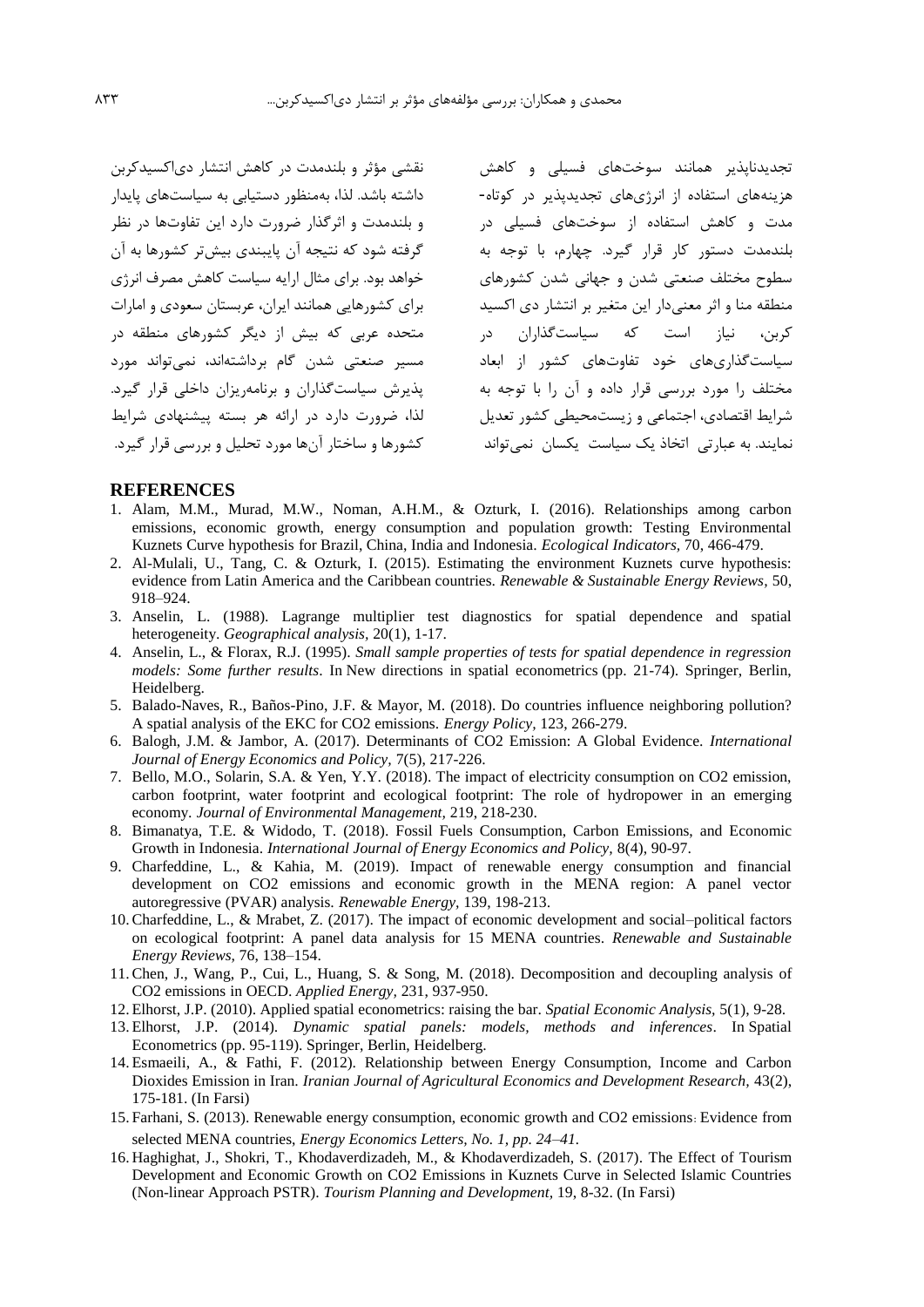- 17. Hanif, I. (2018). Impact of fossil fuels energy consumption, energy policies, and urban sprawl on carbon emissions in East Asia and the Pacific: A panel investigation. *Energy Strategy Reviews,* 21, 16-24.
- 18. Haug, A.A. & Ucal, M. (2019). The role of trade and FDI for CO2 emissions in Turkey: Nonlinear relationships. *Energy Economics,* 81, 297-307.
- 19.Iwata, H., Okada, K. & Samreth, S. (2012). Empirical study on the determinants of CO2 emissions: evidence from OECD countries. *Applied Economics,* 44, 3513-3519.
- 20.Jebli, M.B. & Youssef, S.B. (2017). The role of renewable energy and agriculture in reducing CO2 emissions: Evidence for North Africa countries. *Ecological Indicators,* 74, 295-301.
- 21. Kahia, M., Kadria, M., Ben Aissa, M.S., & Lanouar, C., (2017). Modelling the treatment effect of renewable energy policies on economic growth: Evaluation from MENA countries. *Journal of Cleaner Production,* 149, 845–855.
- 22. Kang, Y.Q., Zhao, T., & Yang, Y.Y. (2016). Environmental Kuznets curve for CO2 emissions in China: A spatial panel data approach. *Ecological Indicators*, *63*, 231-239.
- 23. Kargar Dehbidi, N., & Esmaeili, A. (2017). The effects of economic growth, energy consumption, trade openness and urbanization on environmental pollution In the MENA region during the period 1995- 2012. *Iranian Journal of Agricultural Economics and Development Research,* 47(4), 815-824. (In Farsi)
- 24. Kelejian, H.H., & Prucha, I.R. (2010). Spatial models with spatially lagged dependent variables and incomplete data. *Journal of geographical systems,* 12(3), 241-257.
- 25. Khan, I., Khan, N., Yaqub, A. & Sabir, M. (2019). An empirical investigation of the determinants of CO2 emissions: evidence from Pakistan. *Environmental Science and Pollution Research,* 26(9), 9099-9112.
- 26. Kim, Y., Ok, J., Vithanage, M., Park, Y., Lee, J. & Kwon, E.E. (2019). Modification of Biochar Properties Using CO2, *Chemical Engineering Journal,* 372, 383-389.
- 27. Kivyiro, P. & Arminen, H. (2014). Carbon dioxide emissions, energy consumption, economic growth, and foreign direct investment: causality analysis for Sub-Saharan Africa. *Energy,* 74, 595–606.
- 28. Kohansal, M. R., & Shayan, M. S. (2016). The Interplay Between Energy Consumption, Economic Growth And Environmental Pollution: Application Of Spatial Panel Simultaneous-Equations Model. *Journal of Iranian Energy Economics*, 5(19),179-216.
- 29. Lin, B., & Benjamin, N. L. (2019). Determinants of industrial carbon dioxide emissions growth in Shanghai: A quantile analysis. *Journal of Cleaner Production,* 217, 776-786.
- 30. Liu, Q., Wang, S., Zhang, W., Li, J., & Kong, Y. (2019). Examining the effects of income inequality on CO2 emissions: Evidence from non-spatial and spatial perspectives. *Applied Energy,* 236, 163-171.
- 31. Liu, Y., Xiao, H., Lv, Y., & Zhang, N. (2017). The effect of new-type urbanization on energy consumption in China: A spatial econometric analysis. *Journal of Cleaner Production,* 163, S299-S305.
- 32. Liu, Z., Zhang, Z., Jia, Z., Zhao, L., Zhang, T., Xing, W., Komarneni, S., Subhan, F. & Yan, Z. (2018). New strategy to prepare ultra-micro porous carbon by ionic activation for superior CO2 capture. *Chemical Engineering Journal,* 337, 290-299.
- 33. Magazzino, C. & Cerulli, G. (2019). The Determinants of CO2 Emissions in MENA Countries: A Responsiveness Scores Approach. *International Journal of Sustainable Development & World Ecology, 1-13.*
- 34. Mamipour, S., Beheshtipour, H., Feshari, M., & Amiri, H. (2019). Factors influencing carbon dioxide emissions in Iran's provinces with emphasis on spatial linkages. *Environmental Science and Pollution Research,* 1-14.
- 35. Mirshojaeian Hosseini, H., Rahbar, F., Pourrostami, N. (2012). Spatial Autocorrelation of CO2 Pollution through the Spatial Spillover of Goods Governance in Middle Eastern and North African Countries. *Journal of Environmental Studies*, 38(1), 83-92.
- 36. Mohammadi, H, and Tirgari M. (2013). The relationship between economic growth, trade liberalization and environmen pollution: review of selected Middle East countreis. *Energy and Environment Economics*, 2 (6), 183-207.
- 37. Mousavi, S.N. (2015). The effect of trade liberalization on the quality of the environment evidence developed and developing countries. *Iranian Journal of Agricultural Economics and Development Research,* 46(3), 623-632. (In Farsi)
- 38. Omri, A. (2013). CO2 emissions, energy consumption and economic growth nexus in MENA countries: Evidence from simultaneous equations models. *Energy economics,* 40, 657-664.
- 39. Pazienza, P. (2019). The impact of FDI in the OECD manufacturing sector on CO2 emission: Evidence and policy issues. *Environmental Impact Assessment Review,* 77, 60-68.
- 40. Perera, F. (2018). Pollution from Fossil-Fuel Combustion is the Leading Environmental Threat to Global Pediatric Health and Equity: Solutions Exist. *International Journal of Environmental Research and Public Health,* 15, 1-17.